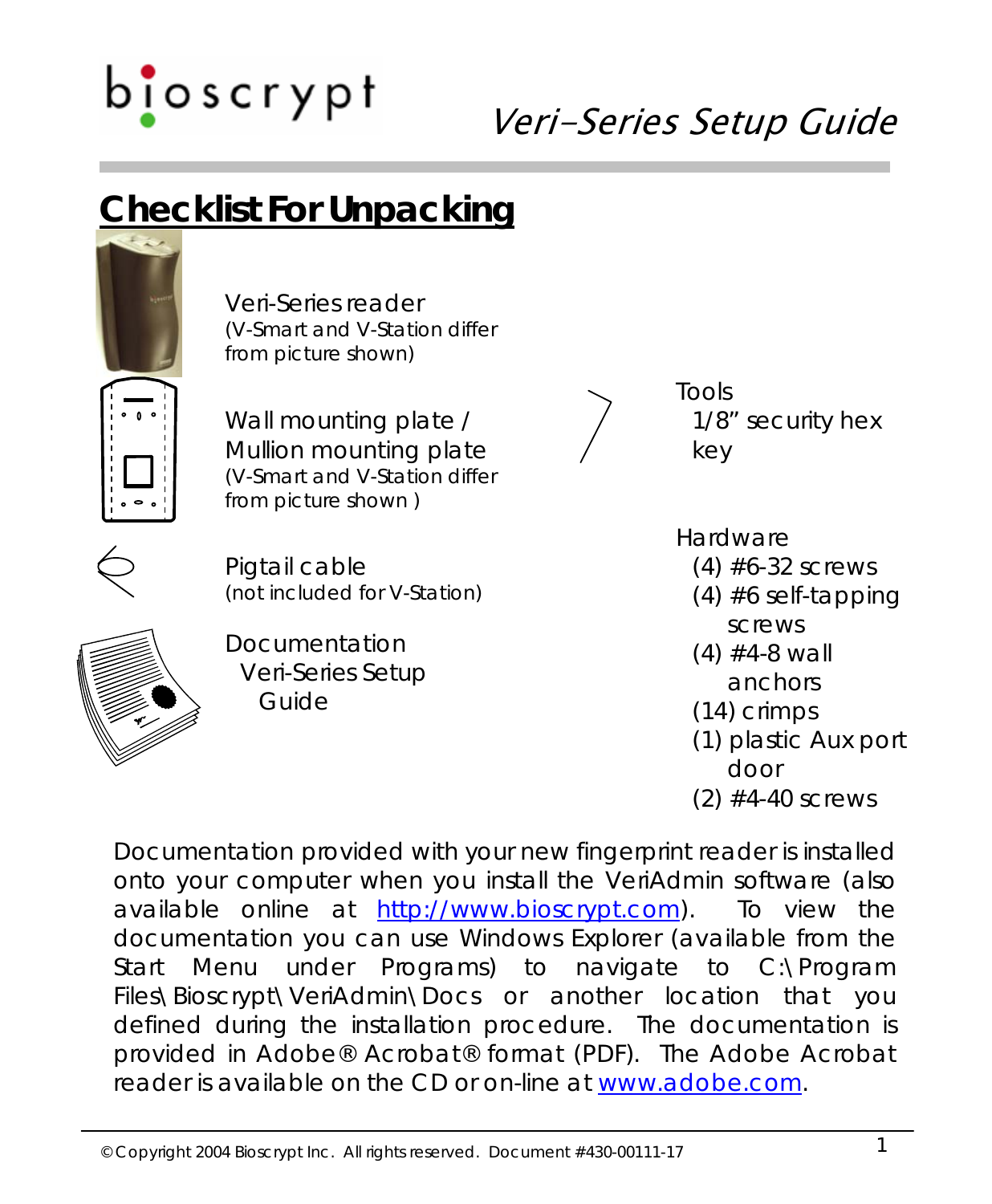### Veri-Series Setup Guide

### **Other required equipment**



PC (optional for V-Station) One available COM port (or Ethernet card) Windows 98, ME, NT4, 2000, or XP 486-compatible 16 MB RAM 30 MB disk space



Power supply





Door controller  $\mathbb{N}$  Networking cable



CD with VeriAdmin software and documentation



User Documentation (included on VeriAdmin CD)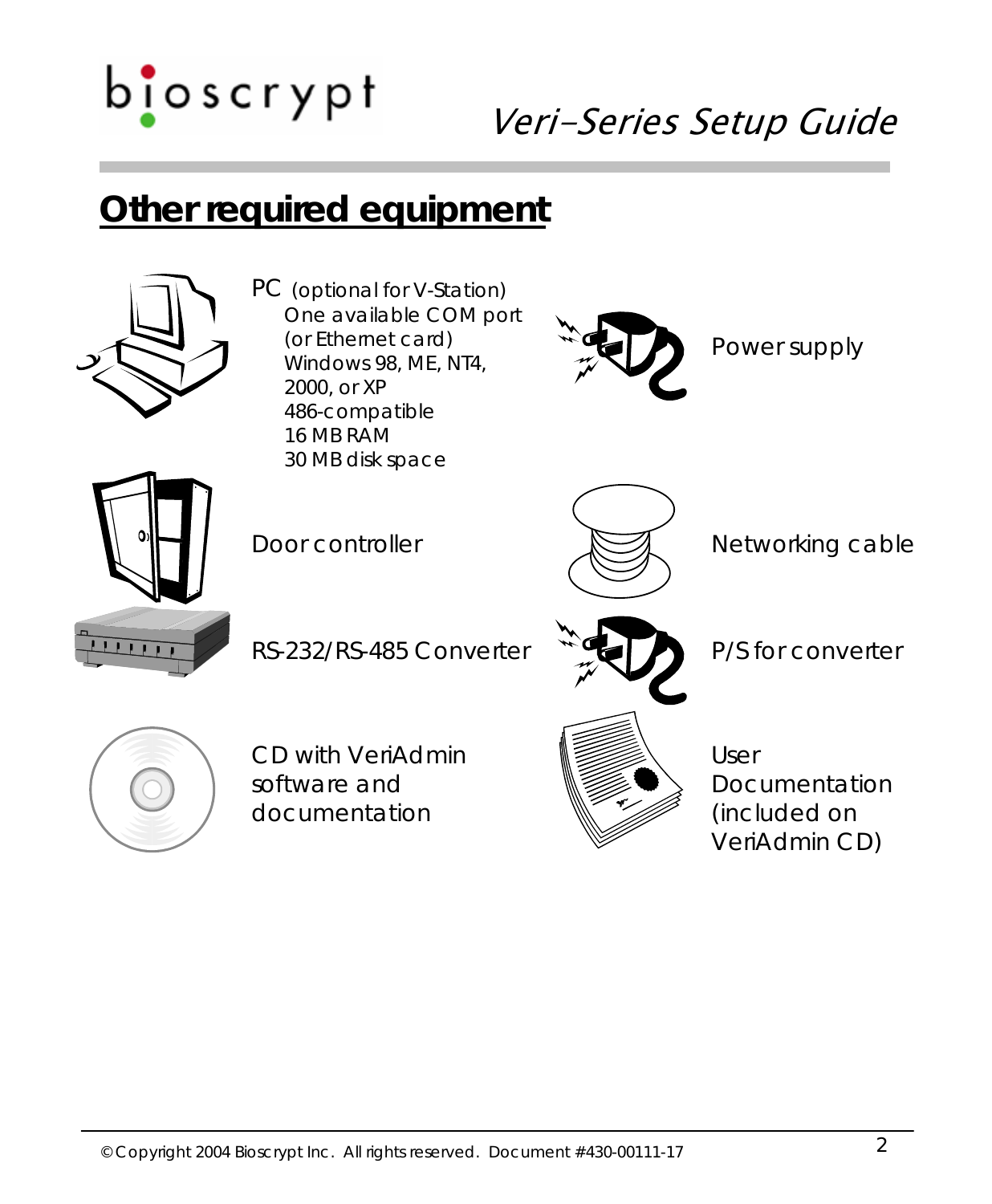### Veri-Series Setup Guide

### **Introduction**

The Veri-Series Setup Guide provides you with general information on installing your fingerprint reader and using the reader and associated software. This document is not a substitute for the more comprehensive documentation provided with your reader and available on the CD-ROM or installed on your computer with the VeriAdmin software. Please refer to the Veri-Series Installation Guide and the Veri-Series Operations Manual for additional information. If there are any questions about information in this guide or in the more comprehensive documentation please contact Bioscrypt Technical Support using the contact information located in the Warranty and Returns section of this document.

Please see the Release Announcement document on the CD-ROM for the latest updates to this and other documentation.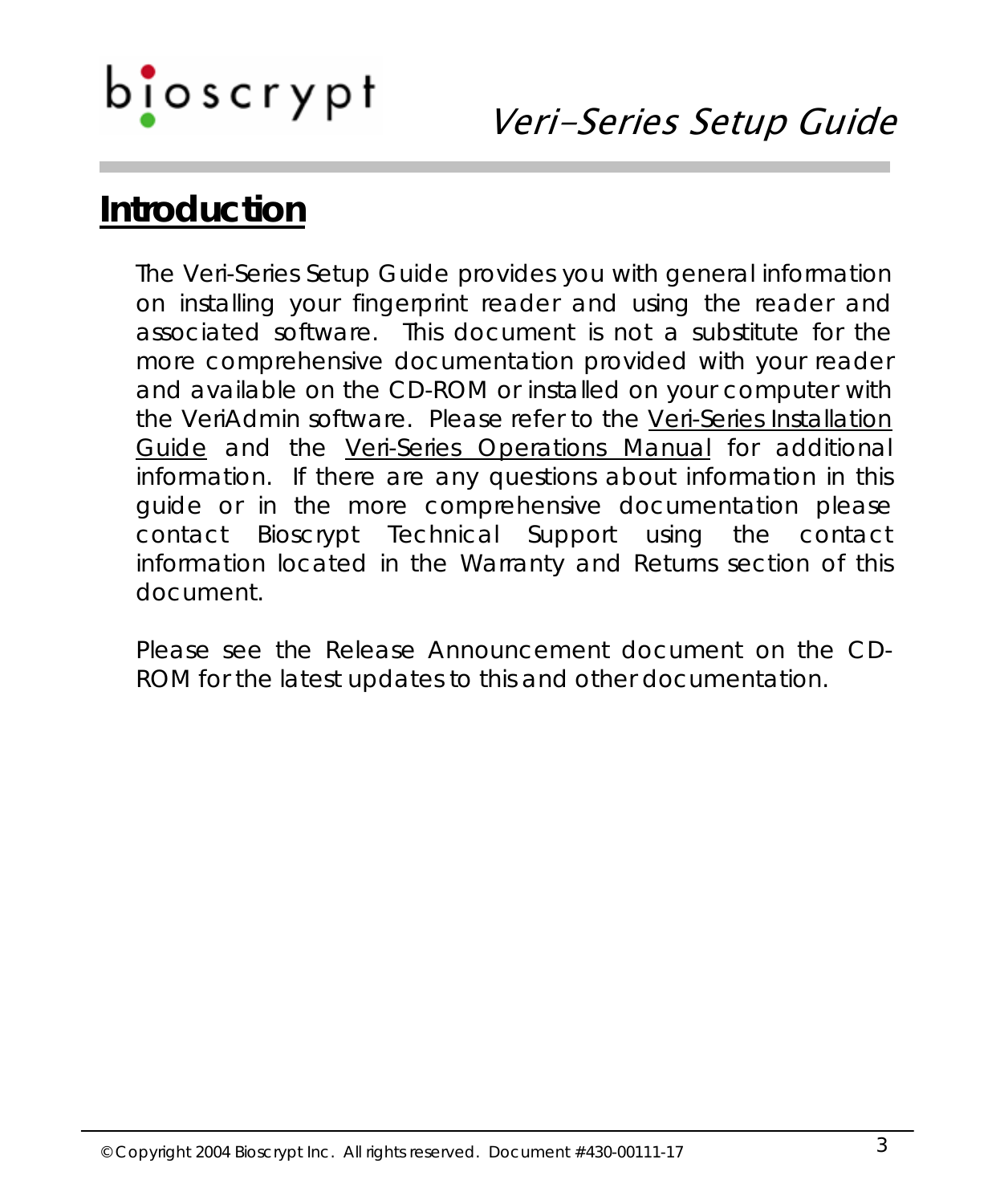

### **Learning More About Your New Fingerprint Reader**



Internally, your fingerprint reader is powered by hardware and software developed by Bioscrypt. The "bioscrypt on board™" logo signifies that Bioscrypt's biometric technology has been integrated into this product. It provides the assurance that Bioscrypt's high standards of biometric quality and security reside within the product.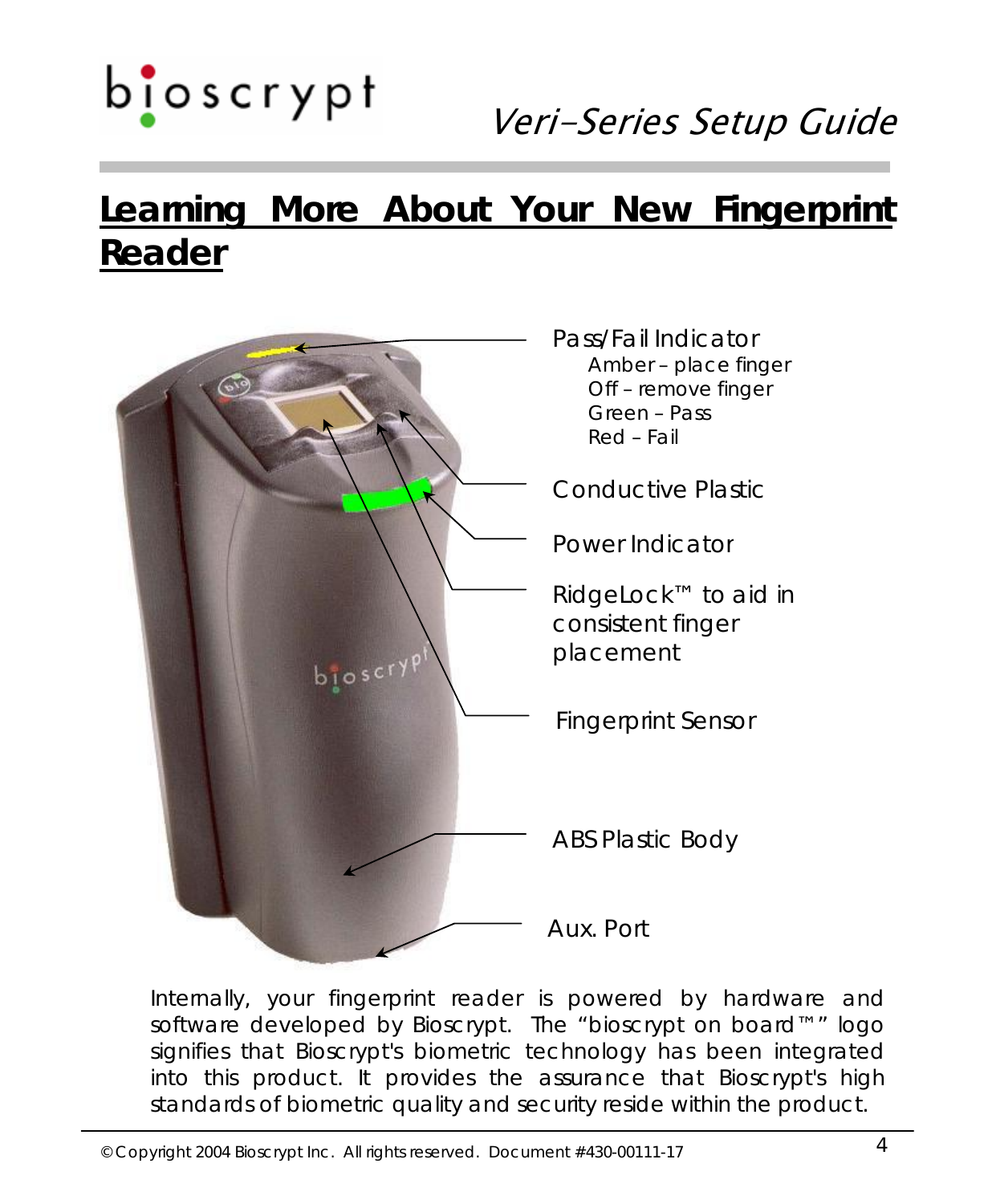$b$ loscrypt

### **The V-Smart™ Fingerprint Reader**

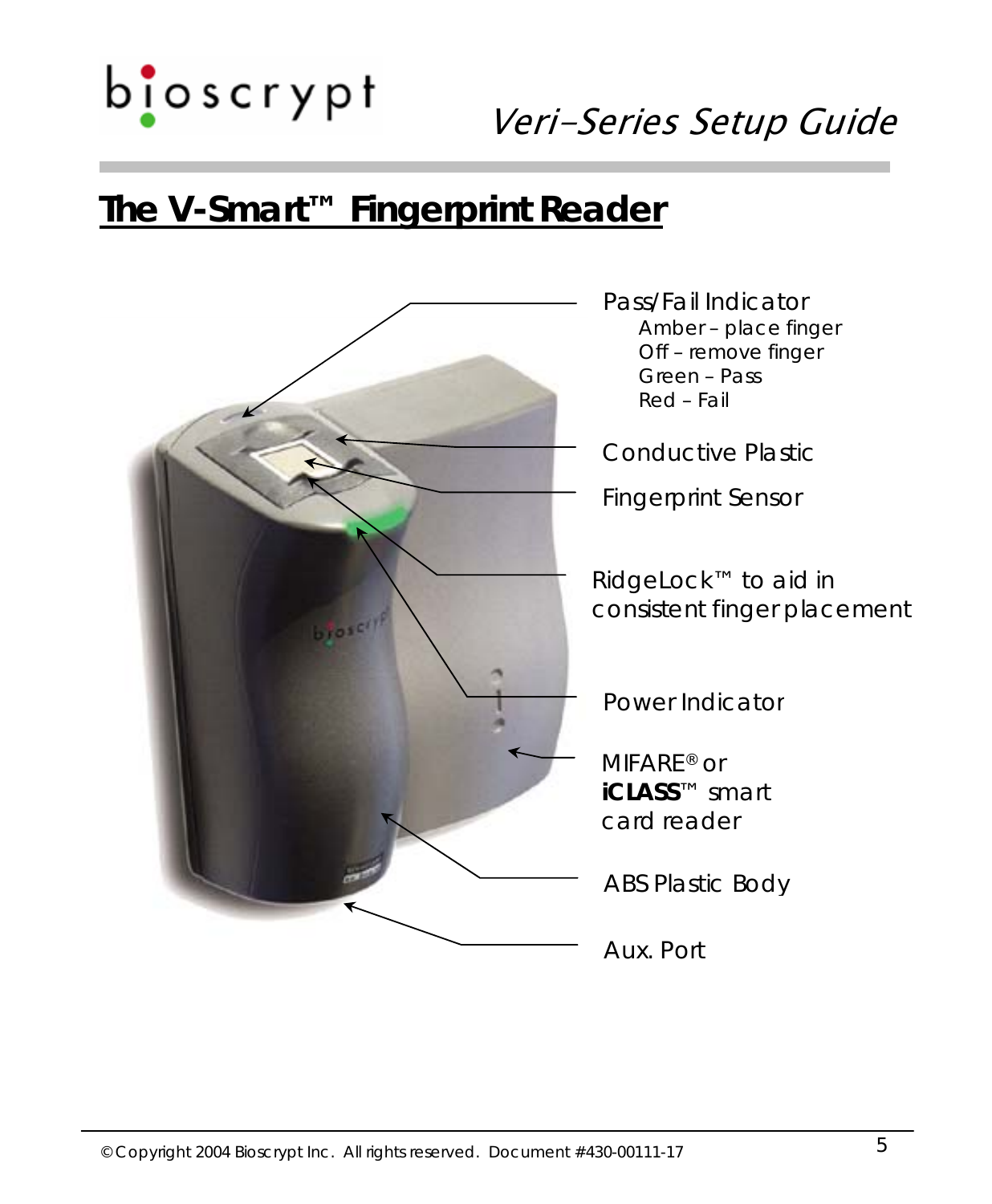$b$ loscrypt

### **The V-Station™ Fingerprint Reader**

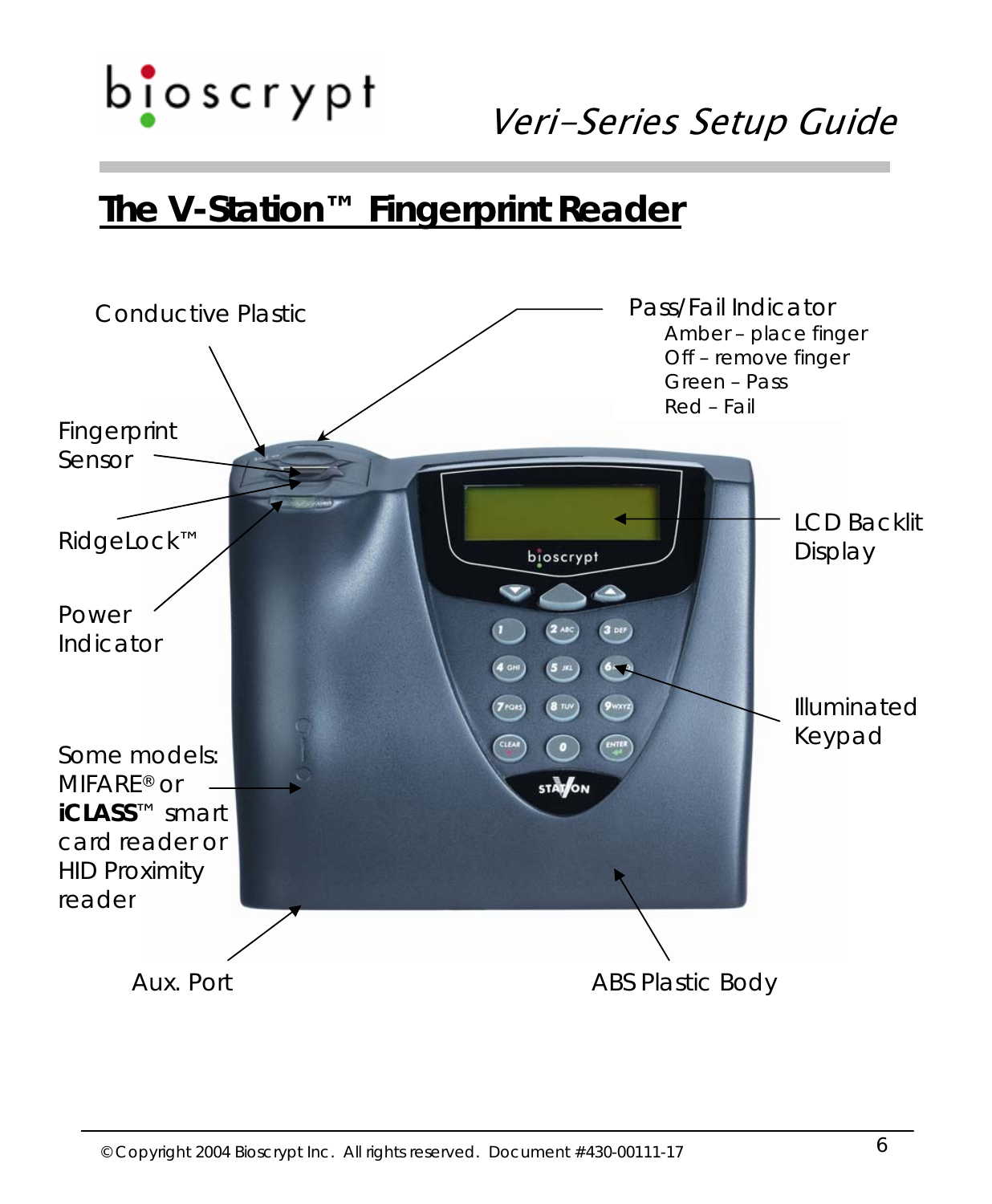### **The Veri-Series Product Line**

The Veri-Series fingerprint readers are used in access control and other related fields. There are a variety of features common to the various products, but there are differences as well, as described below. For more on the operational differences between the products please see Basic Operation on page 29.

#### **Common Features**

The various products in the Veri-Series line have some features in common such as both RS-232 and RS-485 serial communications protocol support for connection to a PC, Wiegand input and output protocol support for connection to access control equipment, a wide power input range (9-24 Volts DC) except for the V-Smart (9-12 Volts DC) and V-Station (12.5-24 Volts DC), and a requirement for earth ground connection to dissipate static electricity (ESD).

#### **Product Specific Differences**

V-Prox™: The V-Prox has a built-in HID proximity card reader that negates the need for external Wiegand input, and provides one-to-one fingerprint authentication. The V-Prox is capable of storing up to 4000 fingerprint templates (a "template" is a mathematical model of the fingerprint that is generated during enrollment). The device can be mounted on door Mullion or single-gang electrical box.

V-Flex™: The V-Flex has all the capabilities and features of the V-Prox described above except that there is no built-in HID proximity card reader. Therefore the V-Flex requires an external Wiegand input signal. The V-Flex is designed for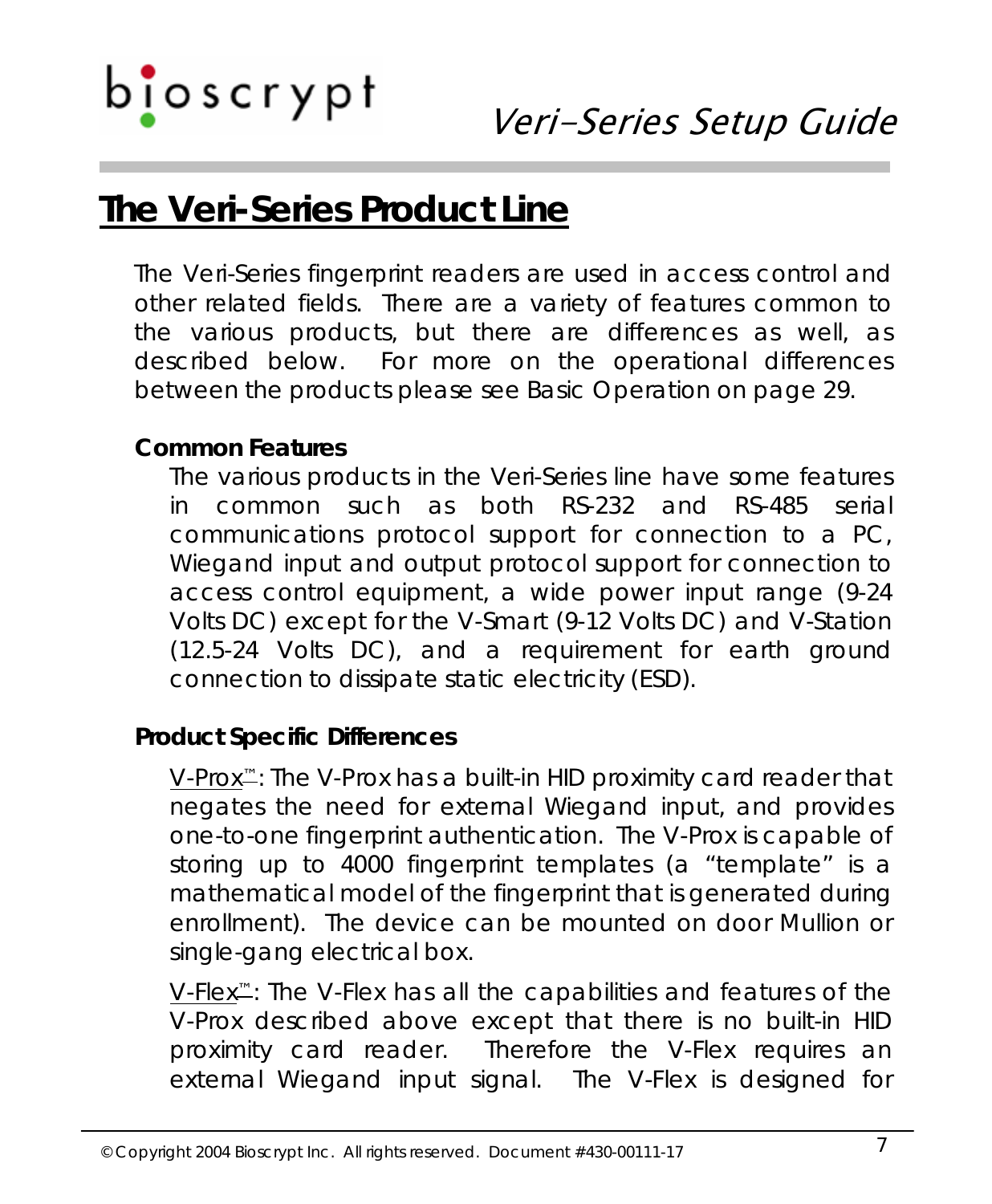retrofit applications and for applications where a card technology other than HID is desired.

V-Pass™: The V-Pass provides one-to-many fingerprint identification for small user populations (the system is optimized for user populations up to 100, but can be used for populations up to 200). The V-Pass provides fingerprint only identification – no cards or PINs are required to use the system. The V-Pass is also small enough to be mounted on a door mullion or a single-gang electrical box.

V-Smart™: The V-Smart supports one-to-one fingerprint authentication by means of an industry standard MIFARE® compatible or *iCLASS*™ contactless smart card reader. The fingerprint template is stored on the smart card, not on the reader, so the user population is unlimited – simply issue a smart card to each employee.

V-Station™: The newest addition to the Veri-Series product line, the V-Station contains a backlit LCD display and keypad, enabling template management and unit configuration directly from the unit; a PC is not required. Variations of this product are offered with an HID proximity card reader, a Smartcard reader (MIFARE or *iCLASS*), or as a searching unit. Also, this is the first product to offer Ethernet support. It is probably the most versatile product in the Veri-Series.

MIFARE® is a registered trademark of Philips Semiconductors *iCLASS*™ is a trademark of HID Corporation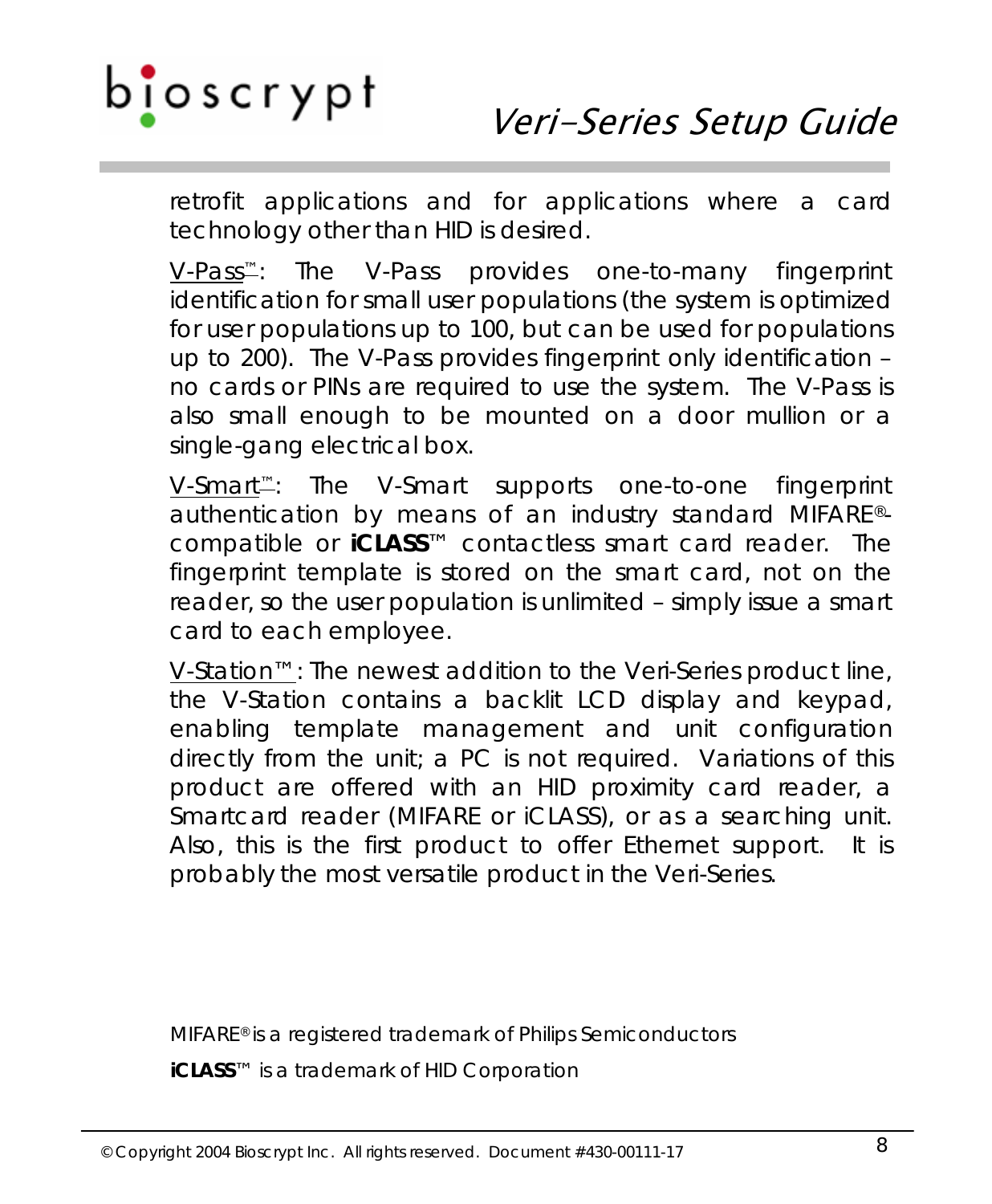# b<mark>i</mark>oscrypt

#### **Required Connections**

The following table shows required and optional connections to the various products.

| Product   | Power   | Wiegand | Wiegand | Serial       | Earth  |
|-----------|---------|---------|---------|--------------|--------|
|           | Input   | Input   | Output  | Comm.        | Ground |
| V-Prox    |         |         | ***     | $\star\star$ |        |
| V-Flex    |         |         | ***     | $***$        |        |
| V-Pass    |         |         | $***$   |              |        |
| V-Smart   | $\star$ |         | ***     |              |        |
| V-Station | $\star$ |         | ***     | $\star\star$ |        |

\* The power input on V-Smart is 9-12 VDC and 12.5-24VDC on V-Station instead of 9-24 VDC on the other products.

\*\* RS-485 communication is typically used for template distribution to multiple units.

\*\*\* Wiegand output is typically used to send the user information (ID number and facility code from card) to an access control panel, but this connection is not strictly required.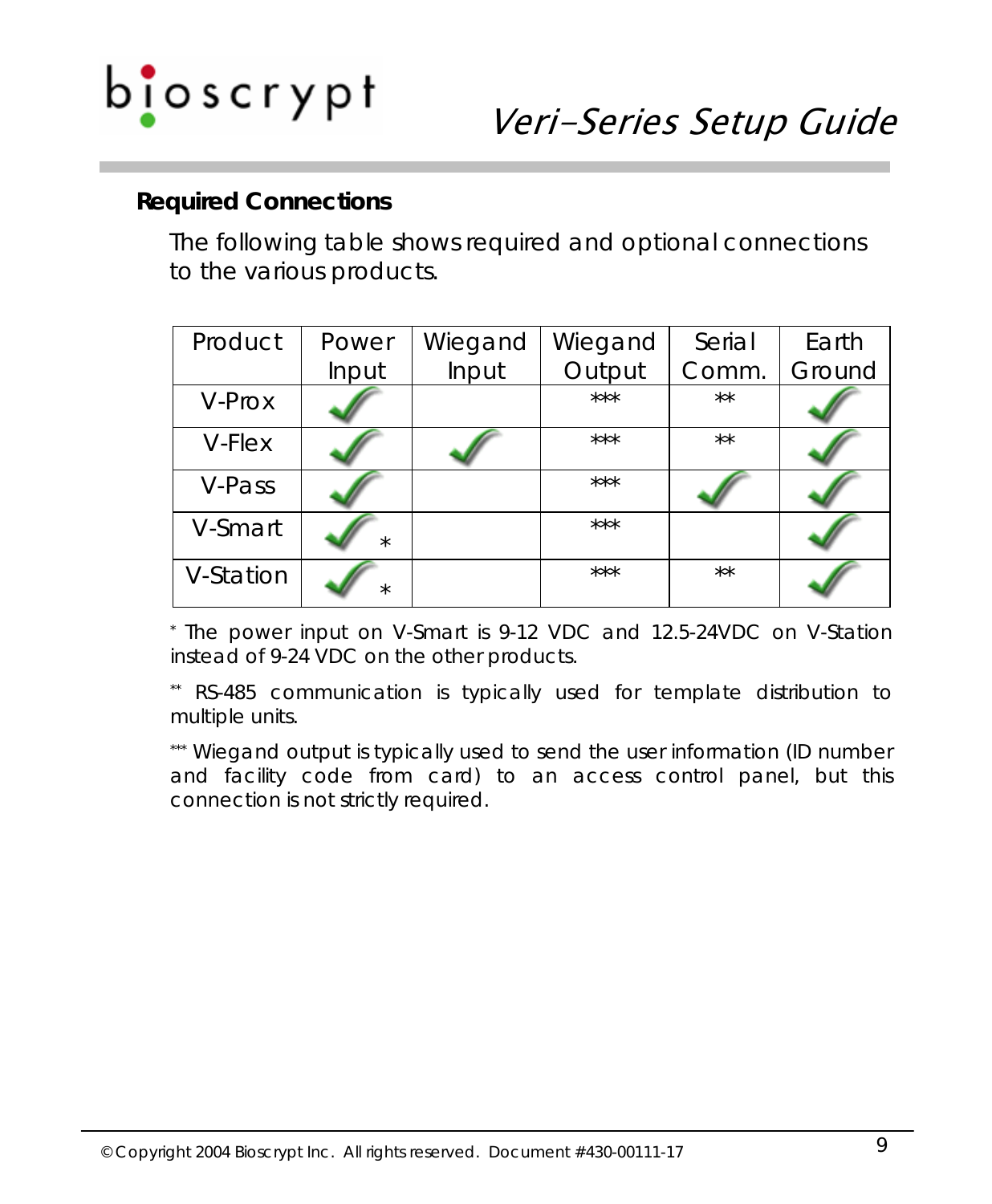### Veri-Series Setup Guide

### **Preparing Wiring**

1. Wiring connections to be made:

Wiegand – should be 18-22 AWG (10-7 MWG) wire, between 3 and 6 conductors depending on which signals will be carried, shielded cable is recommended, and typically the conductors are made of stranded wire. Minimum connections: Data0, Data1, Wiegand Ground RS-485 – use category 5 shielded cable. Ethernet – use category 5 shielded cable

Power – should be 18 – 22 AWG (10 – 7 MWG) wire, 2 conductors.

**Earth Ground - use a single wire with heaviest gauge** reasonable.

#### Warning: Do not use Power Ground as a substitute for Earth Ground.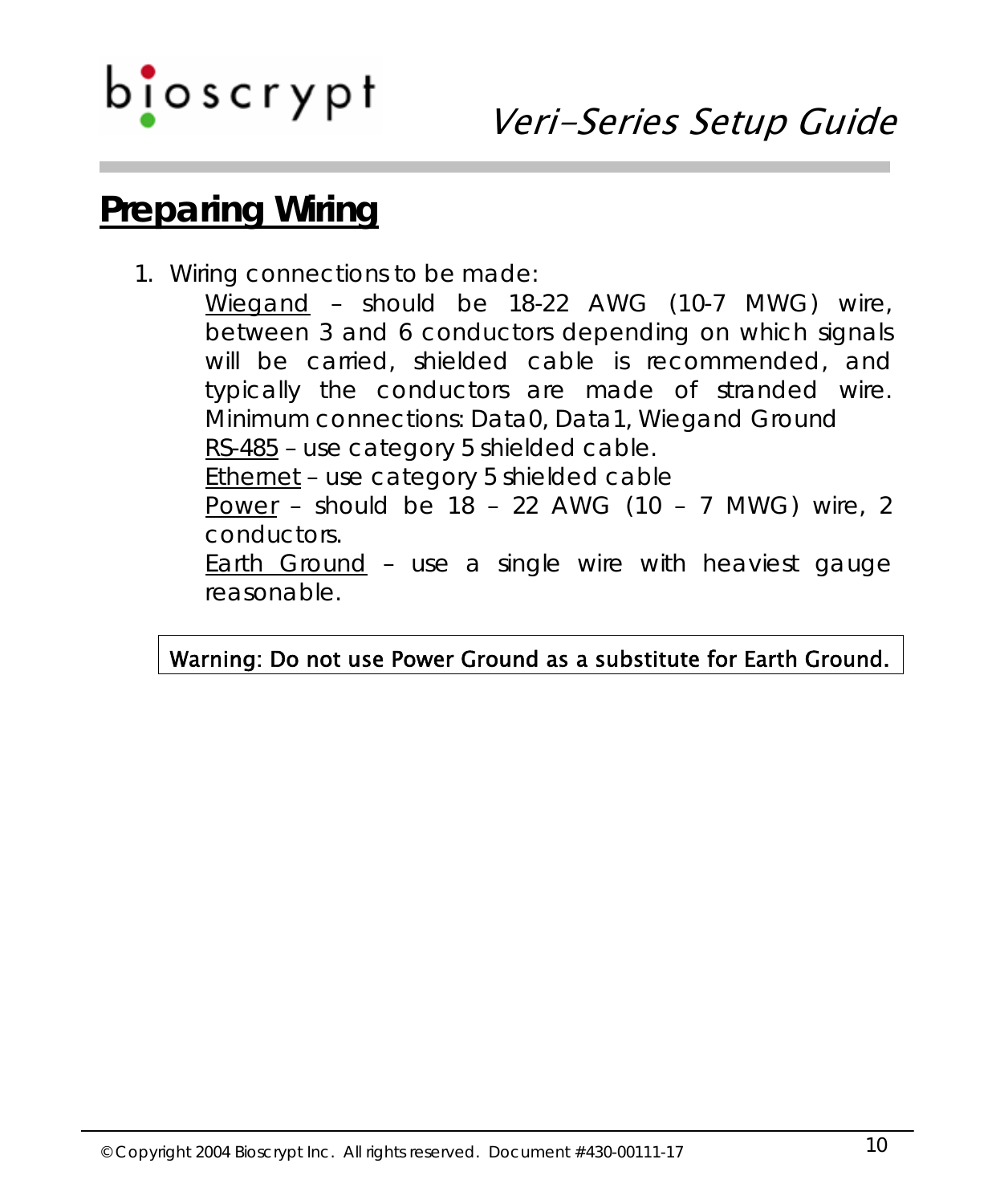

|  |  |  |  |  |  | 2. Pigtail Connections (V-Prox, V-Flex, V-Pass, V-Smart): |
|--|--|--|--|--|--|-----------------------------------------------------------|
|--|--|--|--|--|--|-----------------------------------------------------------|

| Pin $#$        | <b>Signal Description</b>         | <b>Original Cable</b> | <b>New Cable</b>   |
|----------------|-----------------------------------|-----------------------|--------------------|
|                | Jacket                            | Gray                  | Blue               |
| 1              | Wiegand Out Data 0                | Red w/ Black          | Green              |
| $\overline{2}$ | Wiegand In Data 0                 | Green w/ Black        | Green/White        |
| 3              | Wiegand Out Data 1                | Org                   | White              |
| $\overline{4}$ | Wiegand In Data 1                 | Org w/ Black          | White/Black        |
| 5              | Line Trigger                      | Green                 | Gray               |
| 6              | Wiegand GND                       | Red                   | <b>Black/White</b> |
| $\overline{7}$ | RS-485 (-)                        | Blue w/ Black         | <b>Blue/Black</b>  |
| 8              | $RS-485 (+)$                      | White                 | Blue               |
| 9              | <b>RS-232 Tx</b>                  | Black w/ White        | Violet             |
| 10             | <b>RS-232 Rx</b>                  | Red w/ White          | Violet/White       |
| 11             | Power GND                         | <b>Black</b>          | Black              |
| 12             | Signal GND                        | Green w/ White        | <b>Black/Red</b>   |
| 13             | Power input (9-24 VDC)            | Blue w/ White         | Red                |
|                | $*(9-12 \text{ VDC})$ for V-Smart |                       |                    |
| 14             | Reserved                          | Blue                  | Red/White          |
| 15             | Earth ground                      | White w/ Black        | Green/Yellow       |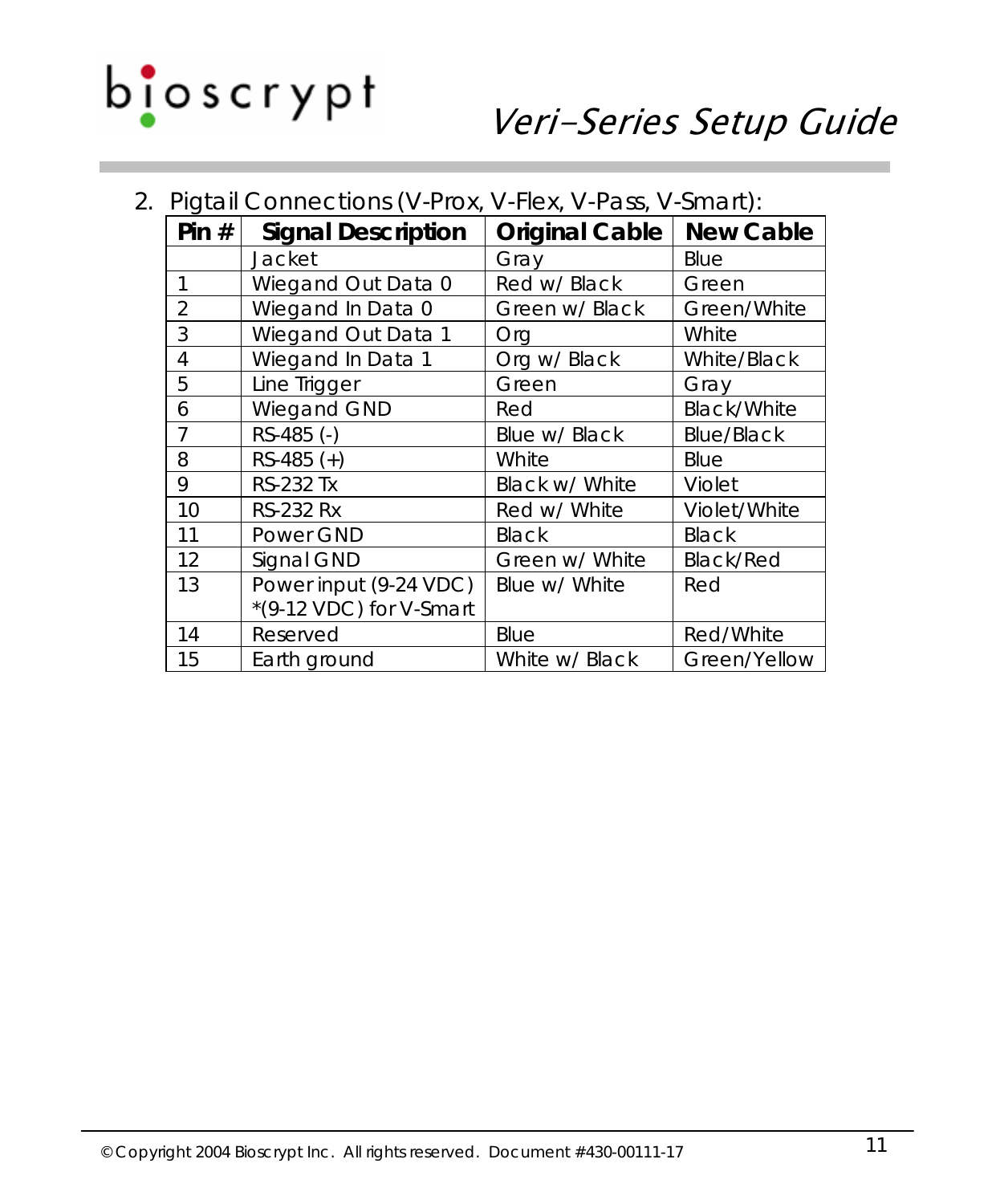

| Group         | Label              | <b>Signal Description</b> |
|---------------|--------------------|---------------------------|
| <b>RS-485</b> | $TX(+)$            | Transmit +                |
|               | $TX(-)$            | Transmit -                |
|               | $RX(+)$            | Receive +                 |
|               | $RX(-)$            | Receive -                 |
|               | <b>GND</b>         | RS-485 Ground             |
| RS-232        | <b>GND</b>         | RS-232 Ground             |
|               | TX                 | Transmit                  |
|               | RX                 | Receive                   |
| Power/Ground  | $+(POS)$           | 12.5 - 24 VDC +           |
|               | $-(NEG)$           | 12.5 - 24 VDC -           |
|               | <b>EGND</b>        | Earth Ground              |
| Wiegand       | IN 0               | Data 0 In                 |
|               | IN <sub>1</sub>    | Data 1 In                 |
|               | OUT <sub>0</sub>   | Data 0 Out                |
|               | OUT <sub>1</sub>   | Data 1 In                 |
|               | <b>LED IN</b>      | LED In                    |
|               | <b>LED OUT</b>     | LED Out                   |
|               | <b>GND</b>         | Wiegand Ground            |
| TTL (IN)      | IN 0               | TTL Data 0 In             |
|               | IN <sub>1</sub>    | TTL Data 1 In             |
| TTL (OUT)     | OUT 0 H            | TTL Data 0 Out            |
|               | OUT <sub>1</sub> L | TTL Data 1 Out            |
|               | <b>GND</b>         | <b>TTL Ground</b>         |

3. Weidmuller Connections (V-Station only):

4. [RS-485 network only]: Use a daisy chain network design as depicted in the following figure. Do not use a star or other multi-drop configuration.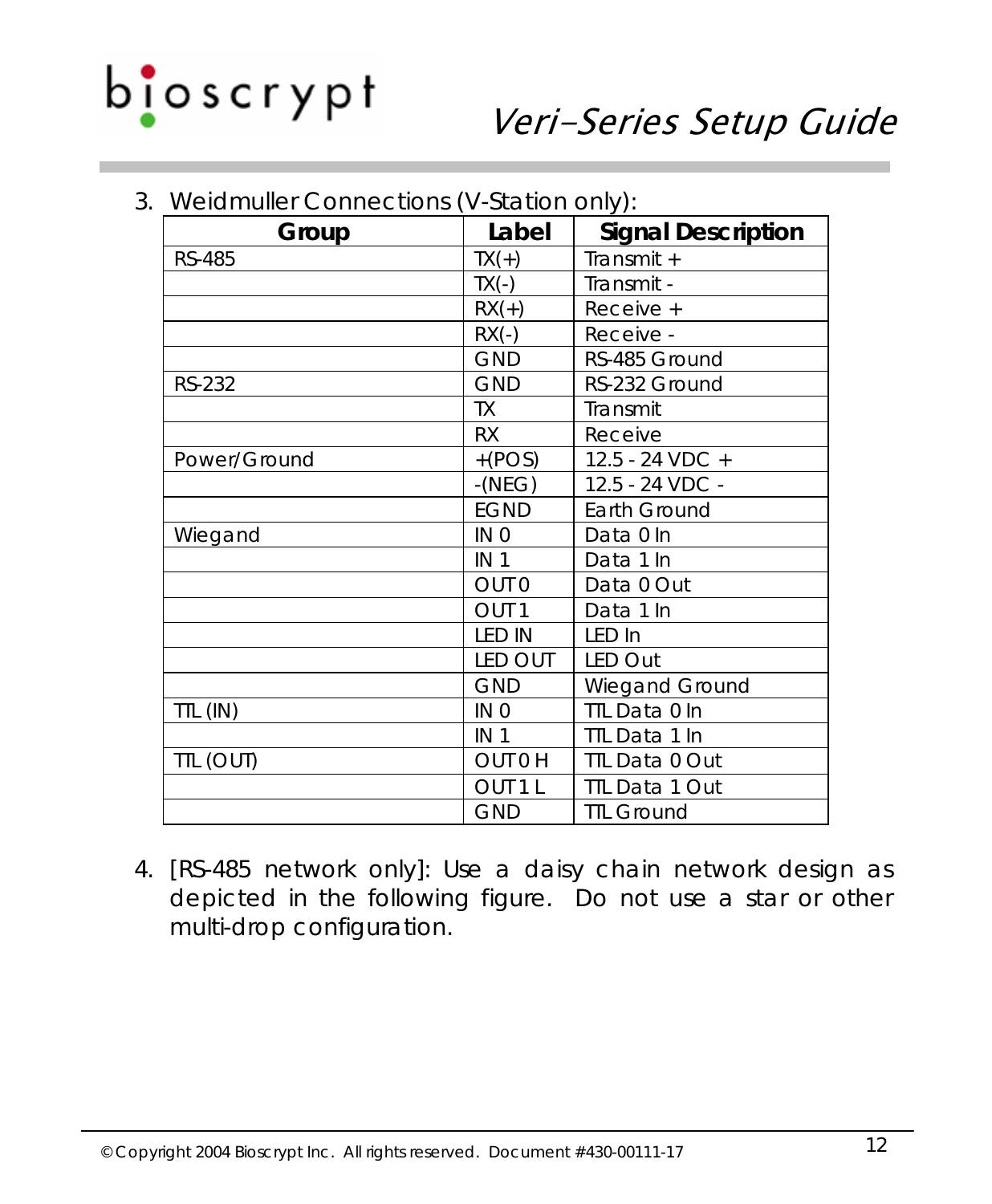### Veri-Series Setup Guide



Use one pair (e.g. blue/white and white/blue) for RS-485 connections. Connect readers identically at each reader (e.g. blue/white on Cat5 to RS-485 (-) on pigtail/Weidmuller Connector and white/blue on Cat5 to RS-485 (+) on pigtail/Weidmuller Connector).

5. [RS-485 network only]: At converter, jumper TD(A) with RD(A) and TD(B) with RD(B). Connect Blue/white from Cat5 to either of A terminals and White/blue from Cat5 to either of B terminals. Make certain to connect power correctly.



6. [RS-485 network only]: RS-485 supports distances up to 4,000 feet (1,200 meters) and/or 31 readers. To extend these limitations, contact Bioscrypt Technical Support. Typically no end-of-line termination is required unless the total run exceeds 2,000 feet.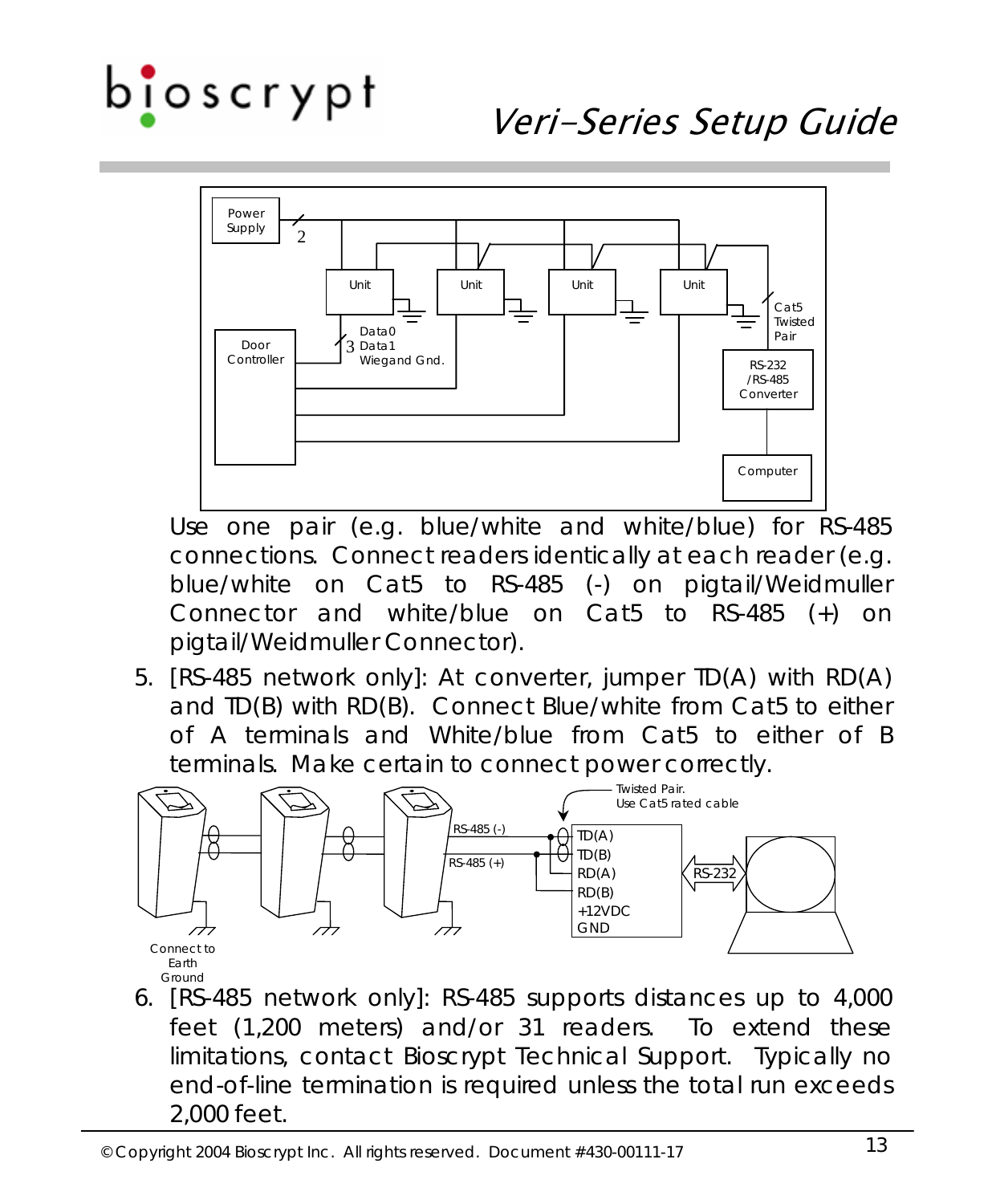- 7. [RS-485 network only]: Set up network using 9600 baud rate. Only increase this data rate after the system is operating properly at 9600.
- 8. [Ethernet network only]: Typically a star network topology is used with a network switch or hub, but a bus topology may be used. Be sure to connect all devices using straight-thru (as apposed to cross-over) cables. The exception to this is when connecting a single device directly to the computer Ethernet adaptor.
- 9. [Ethernet network only]: Up to 254 readers can reside on a single Ethernet bus, although repeaters may be required to boost the signal over longer distances. The V-Station supports 10base-T Ethernet (10 Mbps)\*. A 10 Mbps Ethernet network supports distances up to 100 meters (328 ft.) between readers (2,500m with repeaters). Bioscrypt recommends isolating your network of readers from computers (other than the admin PC) and other devices to maximize security. A firewall is highly recommended if the network will include other devices or PCs. For obvious reasons, it is not a good idea to expose your network of readers to the outside world (i.e., the Internet).

\*Ethernet communication is supported in firmware versions 7.10 and higher. VeriAdmin 5.10 or higher is required for administration over Ethernet.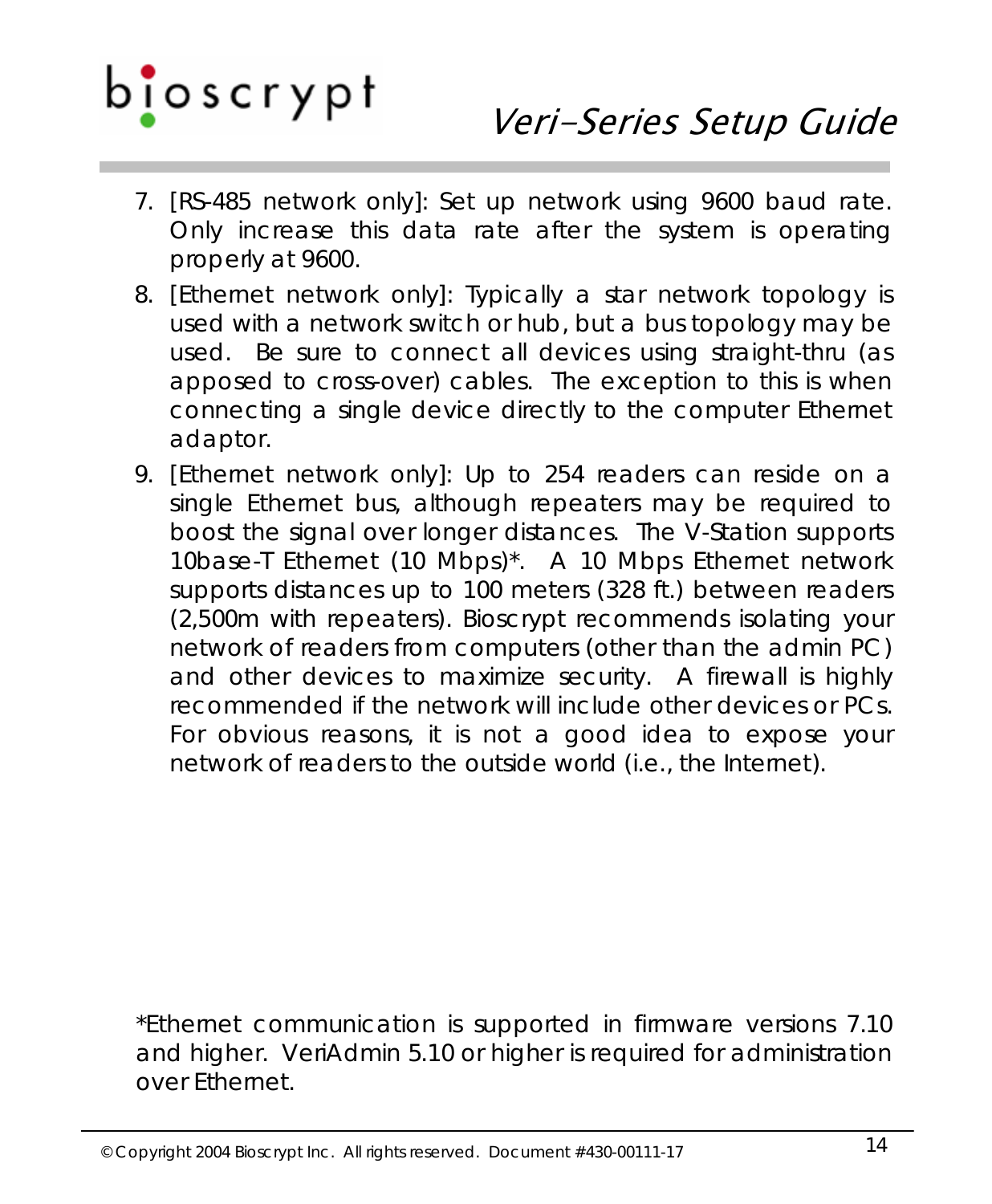

### **Configuring Readers**



- 1. Set up a configuration station
	- a. Wire the unit for power:
		- V-Prox/V-Flex/V-Pass: Connect the RED pigtail wire to 9-24V DC power and the BLACK wire to power ground.
		- V-Smart: Connect the RED pigtail wire to 9-12V DC power and the BLACK wire to power ground.
		- V-Station: Connect 12.5-24V power in to the +(POS) Weidmuller connector and the power ground to the – (NEG) connector.
	- b. Optionally wire up Wiegand output to a door controller.
	- c. Have a computer running VeriAdmin software available.
	- d. Have RJ11 communications cable available.
- 2. Connect the reader for communication
	- a. Connect RJ11 to reader and DB9 to PC COM port.
	- b. Plug pigtail cable into reader (if not a V-Station) and connect power to appropriate conductors identified in the charts on pages 11 and 12.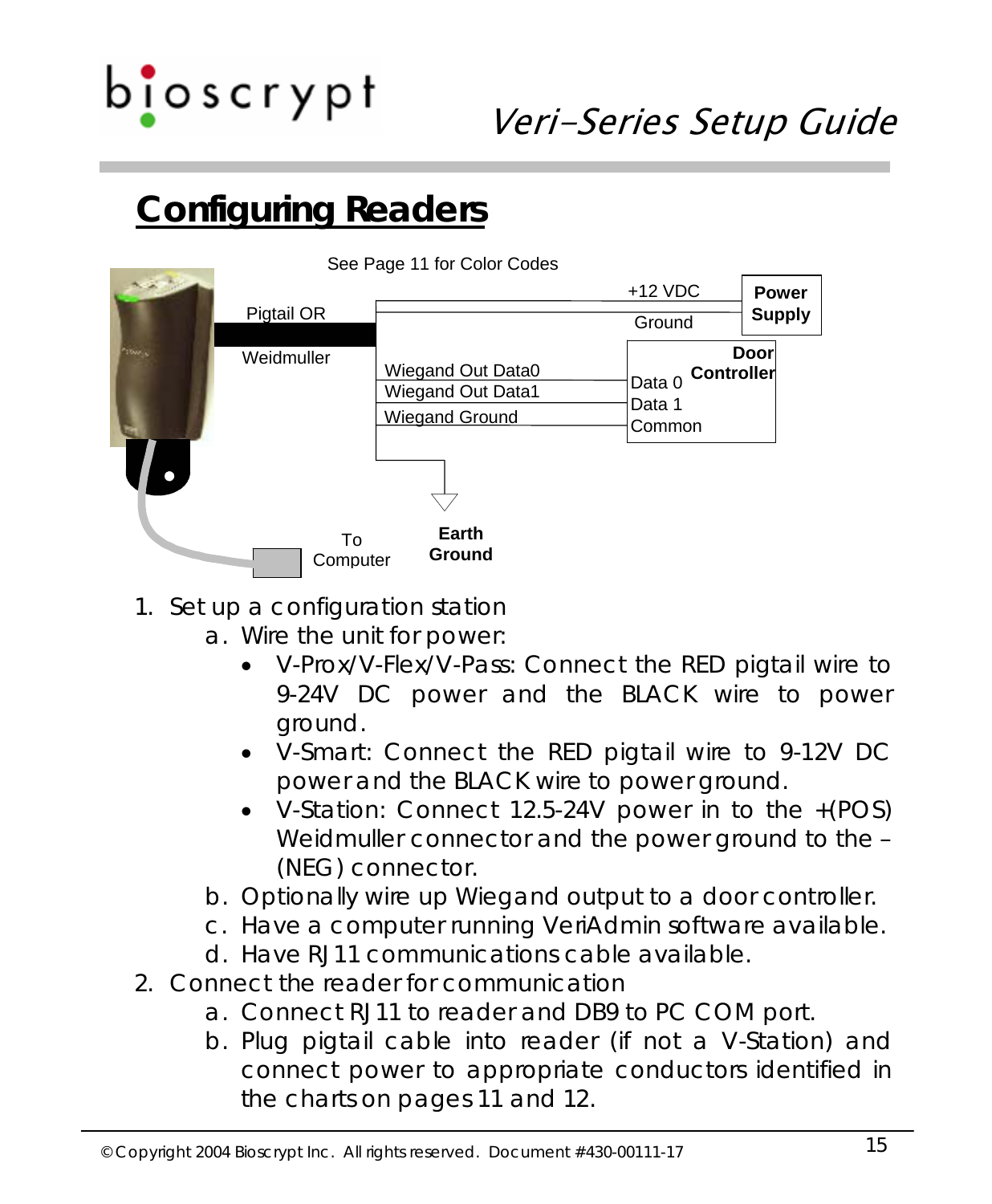

- 3. Configure the device using the VeriAdmin software provided
	- a. If running VeriAdmin for the first time, you will be directed to the Network Setup dialog. This dialog is also reached by clicking on this icon:  $\sqrt{M}$  Select the serial (COM) port(s) you intend to use or Ethernet and click OK. It is recommended that you check "Auto".

| Ethernet-                                        | $\nabla$ Use Ethernet |                                                                                | No TCP Delay |      | Subnet Mask: |                                                                                     |      |
|--------------------------------------------------|-----------------------|--------------------------------------------------------------------------------|--------------|------|--------------|-------------------------------------------------------------------------------------|------|
| 255 . 255 . 255 .<br>TCP Connection Timeout [s]: |                       |                                                                                | 0            |      |              |                                                                                     |      |
|                                                  |                       | 15                                                                             |              |      |              |                                                                                     |      |
| Serial Ports-                                    |                       |                                                                                |              |      |              |                                                                                     |      |
|                                                  | Lise: Port:           | <b>Baud Bate:</b>                                                              | Auto         | Use: | Port:        | Baud Rate:                                                                          | Auto |
| ⊽                                                | 11                    | 57600                                                                          | ⊽            | г    |              | $\overline{\phantom{a}}$                                                            | г    |
| г                                                |                       |                                                                                |              |      |              |                                                                                     |      |
|                                                  |                       |                                                                                |              |      |              |                                                                                     |      |
|                                                  |                       |                                                                                |              |      |              |                                                                                     |      |
| н                                                |                       |                                                                                |              |      |              |                                                                                     |      |
|                                                  |                       |                                                                                |              |      |              |                                                                                     |      |
|                                                  |                       |                                                                                |              |      |              |                                                                                     |      |
|                                                  |                       |                                                                                |              |      |              |                                                                                     |      |
|                                                  |                       |                                                                                |              |      |              |                                                                                     |      |
|                                                  |                       |                                                                                |              |      |              |                                                                                     |      |
|                                                  |                       |                                                                                |              |      |              |                                                                                     |      |
| <b>READ ME</b>                                   |                       |                                                                                |              |      |              | Please define your Bioscrypt network by selecting checkboxes for each communication |      |
|                                                  |                       | port you intend to use. Checked items will show up in your network tree in the |              |      |              |                                                                                     |      |
|                                                  |                       |                                                                                |              |      |              | Network Configuration dialog. This step must be completed before units can be added |      |
|                                                  | to the network.       |                                                                                |              |      |              |                                                                                     |      |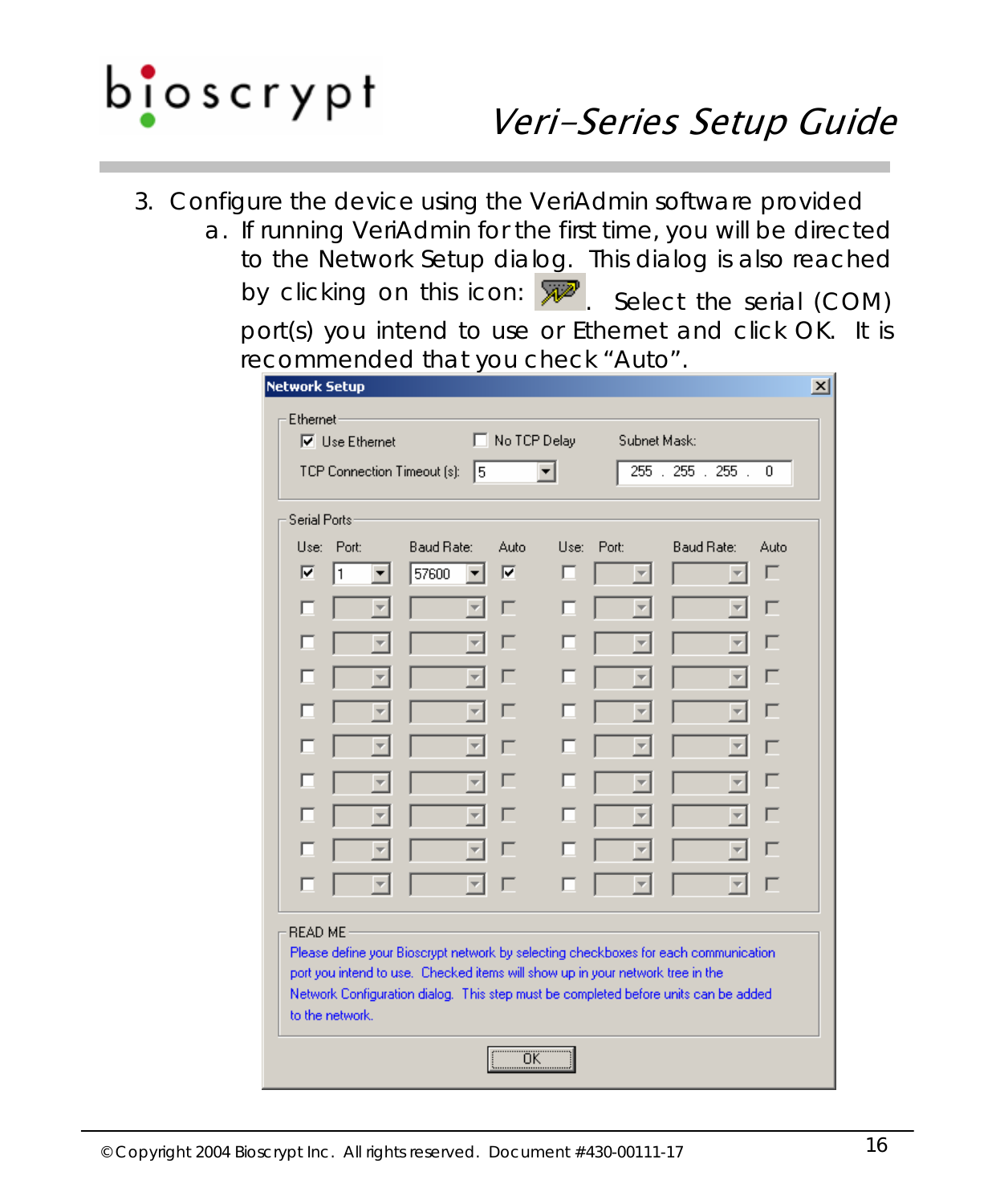

b. This will bring you to the Network Configuration Manager dialog. First click on the Comm port or Ethernet within the network tree which you have connected the unit to (the  $\bar{J}$  or  $\bar{J}$  icon). Then click on the "Add Unit" button (lower left).

| <b>Network Configuration Manager</b>                                                           | 즤                                                                                                                                               |
|------------------------------------------------------------------------------------------------|-------------------------------------------------------------------------------------------------------------------------------------------------|
| Network Tree-<br>日 Bioscrypt Network<br>中 <sub>圖</sub> Ethernet<br>由 y Comm 1 (57600*)         | General Unit Settings<br>Serial Num:<br>Auto<br>Transmit ID:<br>Unit Type:<br>Name:<br>Unit Status:<br>Refresh<br>Advanced Settings<br>Advanced |
| Add Unit<br>Remove Unit<br>Network Status<br>Network Setup<br>Test Communications<br>Broadcast | Network Discovery<br><b>OK</b>                                                                                                                  |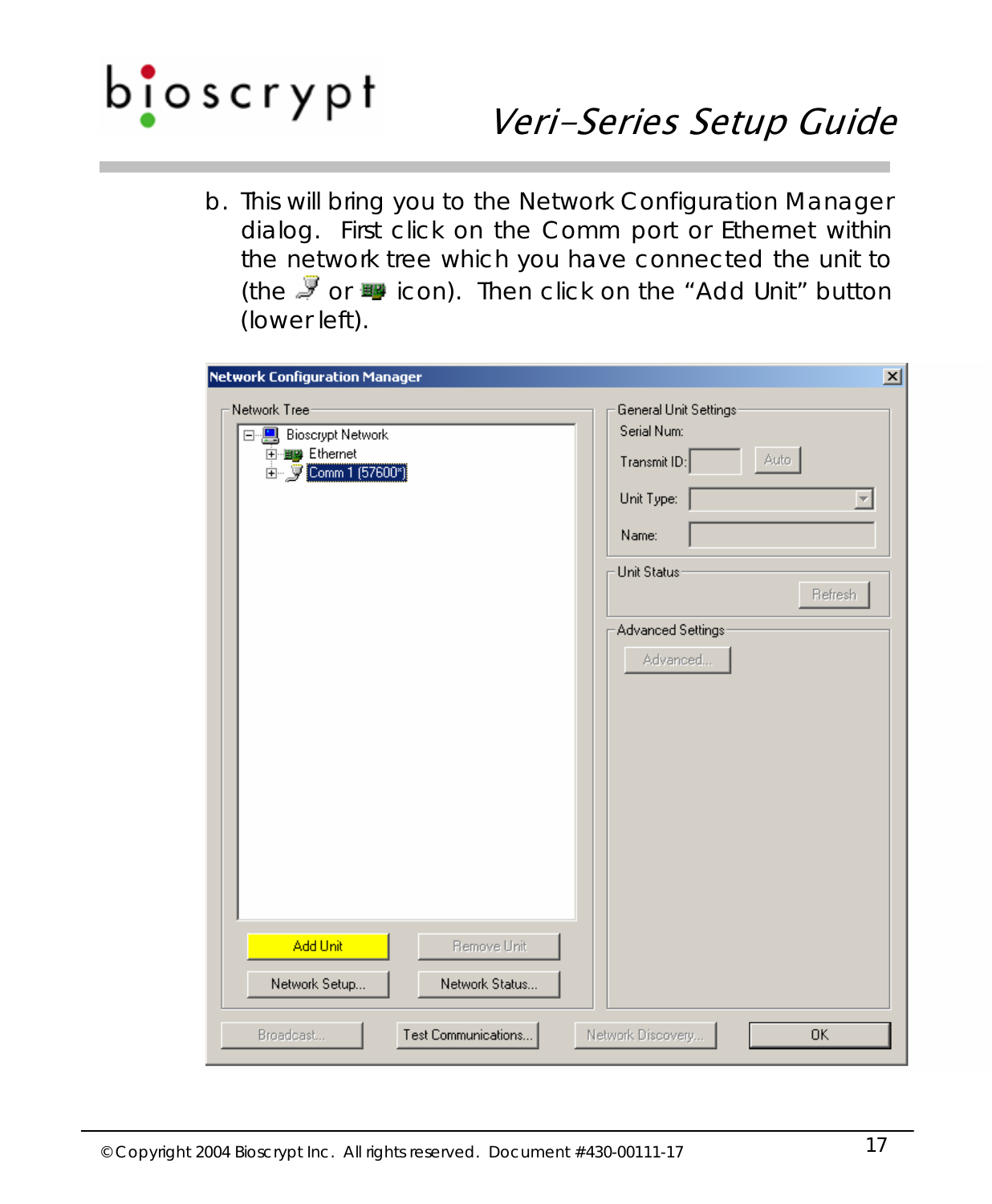

- c. VeriAdmin should establish communication with the unit. The Unit Status field should indicate **ONLINE**, you may hear the unit beep, and other fields on the right side should populate. If you are connecting via Ethernet, you must first assign the unit an IP address from the unit's keypad and then type in the address under Ethernet Settings and click the Refresh button.
- d. If VeriAdmin shows **NOT RESPONDING**, check the connections and then press the Refresh button to try again.
- e. You may assign the unit a name (default is "New Bioscrypt Unit") if desired.

| <b>Network Configuration Manager</b>                                                                                                  | $\vert x \vert$                                                                                                                                                                                                                  |
|---------------------------------------------------------------------------------------------------------------------------------------|----------------------------------------------------------------------------------------------------------------------------------------------------------------------------------------------------------------------------------|
| Network Tree<br><b>Bioscrypt Network</b><br>⊟…<br>图 Ethernet<br>Comm 1 (57600*)<br>ò~ V<br>Broadcast<br>்   [ [ O] New Bioscrypt Unit | General Unit Settings:<br>Serial Num: 02205126<br>Auto<br>Transmit ID: 0<br>Unit Type: MV1200 V-Station (MIFARE) V<br>New Bioscrypt Unit<br>Name:<br>· Unit Status·<br>Refresh<br><b>ONLINE</b><br>Advanced Settings<br>Advanced |

f. The network tree shown on the left will show a small icon representing the current unit  $\blacksquare$ , just below the  $\clubsuit$  icon under the port you selected. Double-click on this icon to open the Unit Parameters dialog.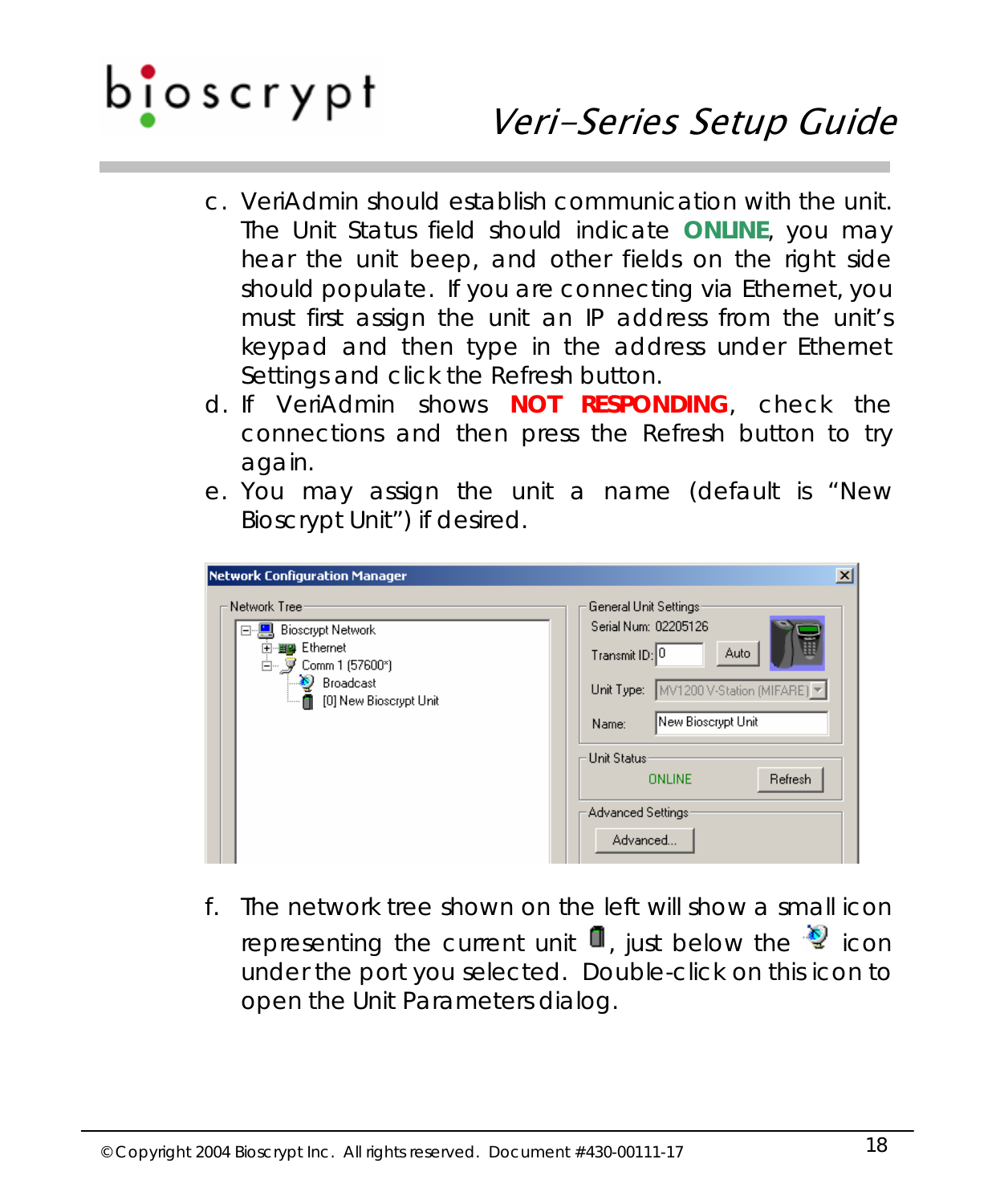## b<mark>i</mark>oscrypt

### Veri-Series Setup Guide

| <b>Unit Parameters</b>                                                                 | $\mathbf{x}$                                                               |
|----------------------------------------------------------------------------------------|----------------------------------------------------------------------------|
| General Communication   Wiegand   Biometrics   General Purpose I/O   LED Table   Misc. |                                                                            |
| Network Identification Number-<br>10<br>Assign Unit Network ID:                        | Aux Port-<br>57600<br>Baud:<br>Security-                                   |
| MV1200 VeriSeries Port MODE<br>0 -- > Host 232 / Aux 232 (RJ11)<br>Host Port-          | Enabled<br>Current Status:<br>C Enable Port<br>C Disable Port<br>Password: |
| Protocol:<br>57600<br>Baud:                                                            | <b>Test Communications</b>                                                 |
| Refresh                                                                                | OK.<br>Cancel<br>Apply                                                     |

g. Change desired parameters. Typical changes are:

- i. *Communication Tab*: Network ID (default is 0, but each unit must have a unique ID number such as 1, 2, 3, 4, etc.)
- ii. *Wiegand Tab:* Wiegand parameters

#### **NOTE: We do not recommend changing the Aux. port Baud rate at this time.**

4. Repeat steps 2-4 (skipping 3a) for the next reader until all readers are configured.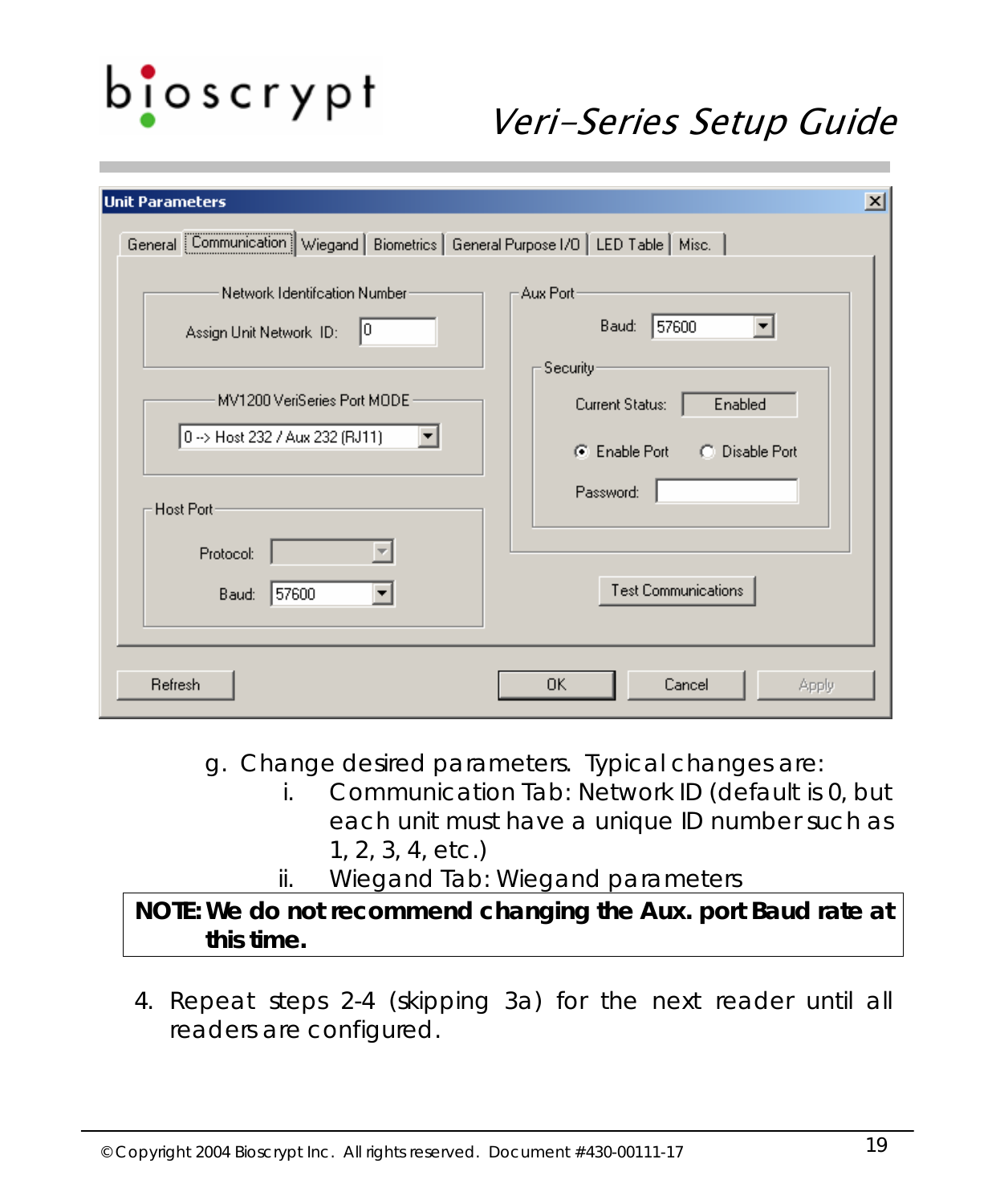

- 5. If placing units on a RS-485 network, you will also need to set up the computer for RS-485 communications.
	- a. Connect the RS-232/RS-485 converter to the PC's COM port (must support Send Data – a means of automatically sensing data sent from the RS-232 port – we suggest the B&B Electronics, [www.bb-elec.com](http://www.bb-elec.com/), model 485TBLED or equivalent).
	- b. Run category 5 rated cable from the converter to the first reader in the daisy chain.
- 6. V-Smart considerations
	- a. The V-Smart does not require an RS-485 network. There is no need to distribute templates because the templates are carried by the users in the cards.
	- b. One security aspect of the V-Smart is that a site key is used to secure the information on the smart card. If a card is presented to the V-Smart it uses the programmed site key to unlock the data from the card. The V-Smart is shipped with a default site key (a blank field). If the programmed site key does not unlock the data from the card, the user cannot verify their fingerprint. This provides system administrators with a means to further protect their facilities from unauthorized access.
	- c. If the system administrator wants to periodically change the site key (to further minimize the risk of compromised or lost cards), then this can be done through an RS-485 network or by making the appropriate changes to the reader through the Aux port.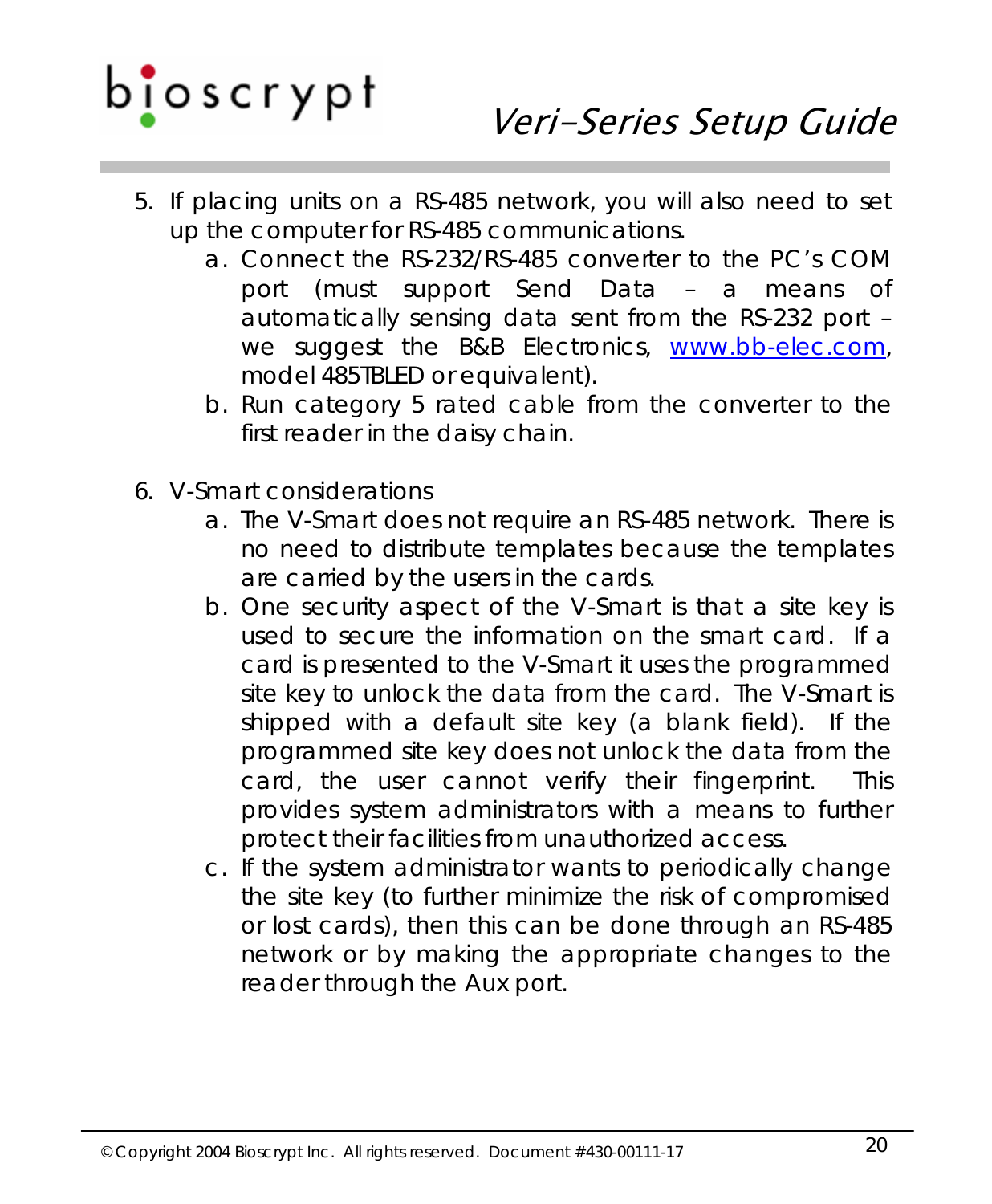- 7. V-Station considerations
	- a. The V-Station does not require configuration via a PC. Nearly all configuration options can be set using the menus on the unit. However, it may be more convenient to administer the device from the PC due to the limited size of the LCD screen.
	- b. To distribute templates to other V-Stations, you will need to place all V-Stations on a network and administer them via the PC. Alternatively, templates can be stored on the PC and transferred to each V-Station separately, via the Host, Aux, or Ethernet ports.
	- c. To access some advanced features such as the transaction log, you will need to communicate with the V-Station from the PC.
	- d. Connecting to a V-Station via Ethernet should be done by a network administrator or one familiar with TCP/IP operations. The V-Station should be assigned an appropriate IP address or be set to use DHCP\*. Caution should be exercised when manually assigning IP addresses: it should be appropriate for the given network and should not conflict with other devices or PCs on the network. Bioscrypt recommends isolating all V-Stations on a closed Ethernet network, both for security reasons and to avoid conflicts with other computers and devices on the network.

\* DHCP may not be available in some firmware versions.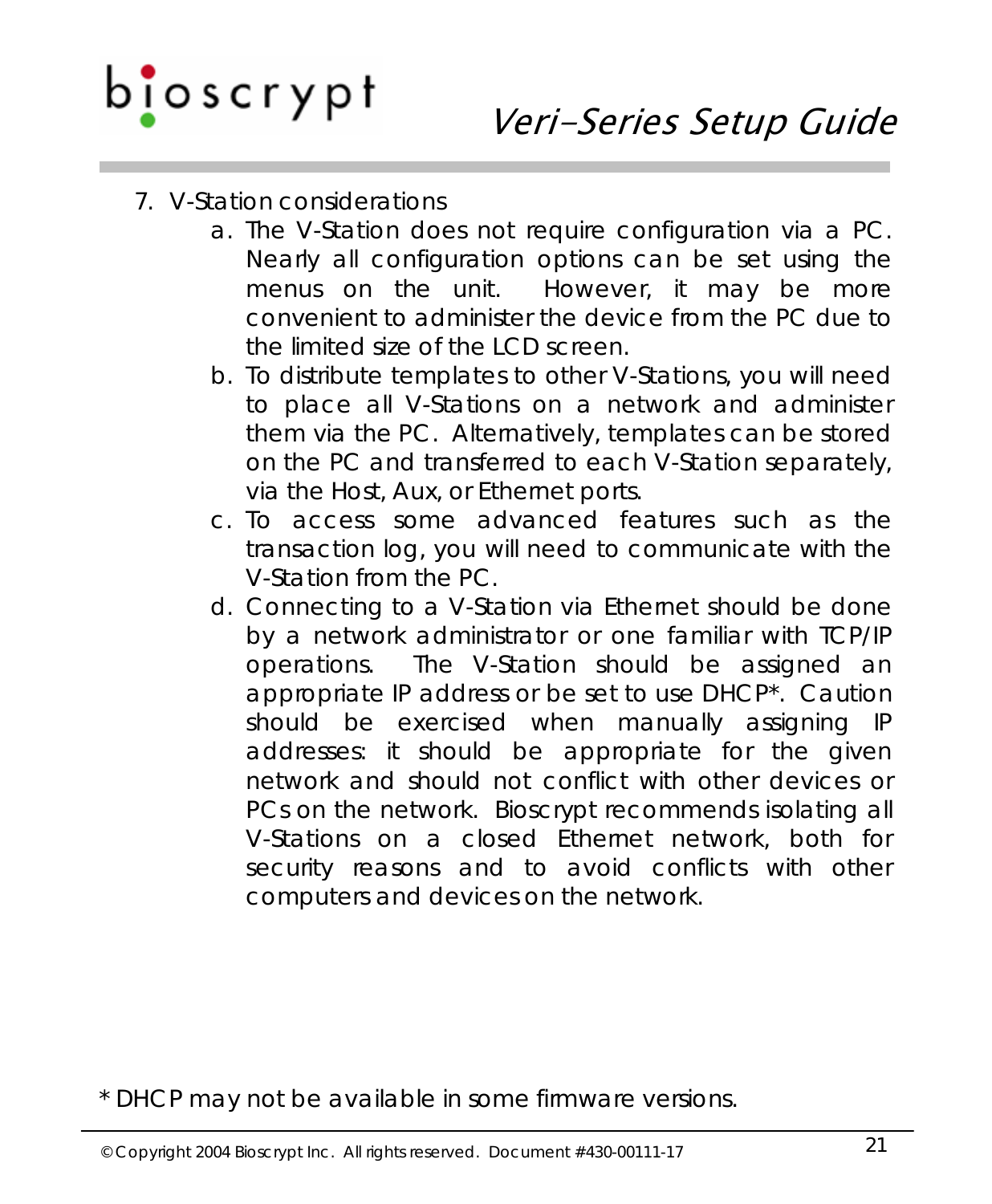### **Mounting Readers On The Wall**

- 1. The readers come disassembled, however, if your reader has previously been assembled then disassemble the reader body and smart card module (for V-Smart only) from the wall plate.
	- a. On V-Smart remove security screw securing smart card module
	- b. For products other than V-Station, remove security screw securing the Aux. port cover, and remove the Aux. port cover by twisting (see graphics on page 25).
	- c. Remove #4-40 screw securing reader body to wall plate.
	- d. Remove smart card module (on V-Smart only) and reader body by sliding up and pulling away from the wall plate.
	- e. Keep screws and Aux. port cover for re-assembling the device.
- 2. Define a location. A good location will have these qualities:
	- a. Comfortable height for finger placement
	- b. ADA considerations
	- c. Provide clearance above and below for access
	- d. The access hole in the wall for wiring should be less than 1 ½ inches wide so that wall plate will cover it. It should be less than 1 ½ inches tall if mounting into dry wall so that there is enough material to



hold the anchor. The recommended size is 1 inch wide by 1 1/8 inches tall to match the opening in the wall plate.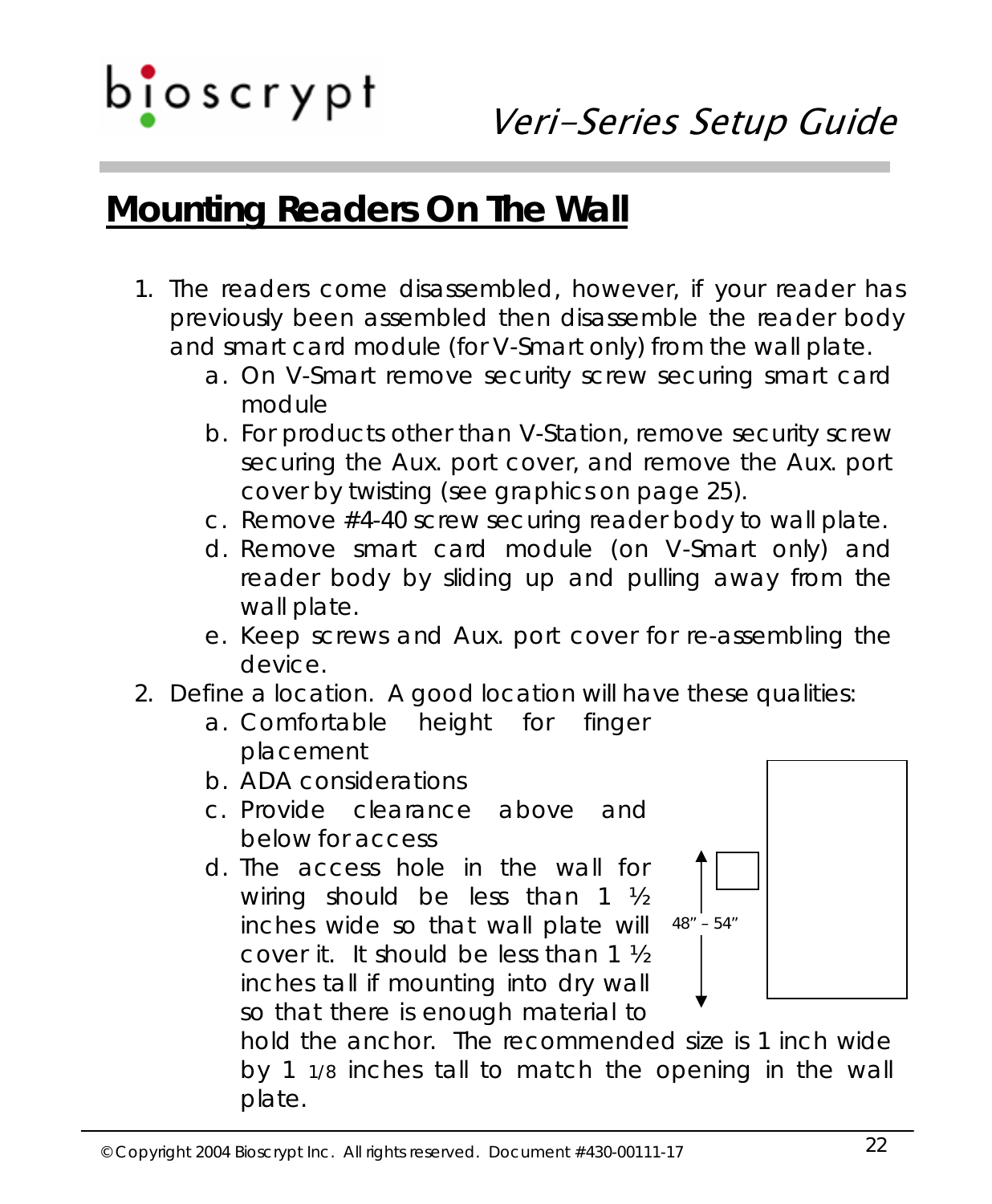### Veri-Series Setup Guide

- e. For V-Smart, the access hole in the wall for wiring should be less than 4 ½ inches wide so that wall plate will cover it. It should be less than 2 ½ inches tall if mounting into dry wall so that there is enough material to hold the anchor. The recommended size is 3 ½ inches wide by 2 ½ inches tall.
- f. For V-Station, the rear of the unit will protrude past the wall plate and into the wall approximately 1 inch (depending on the Weidmuller connectors attached). The access hole must be exactly the size of the hole in the wall plate (136mm (~5 3/8") wide by 69mm (~2  $\frac{3}{4}$ ") tall). It may be helpful to trace the edges of the hole in the wall plate in pencil before cutting.
- g. **Please see pages 26 28 for templates for the singlegang and double-gang mounting plates**. These templates are dimensioned in millimeters (mm).
- 3. Make pigtail (or Weidmuller for V-Station) wiring connections to power, Wiegand or other connections prior to mounting wall plate.
- 4. For the V-Smart, feed pigtail cable from Smart Card Module through hole in wall plate from the front and connect to pigtail cable already wired in wall cutout.
- 5. For the V-Smart, connect Smart Card Module to wall plate. Line up four tabs, push forward and then down. Secure smart card module with the security screw at the bottom.
- 6. Feed main pigtail DB15 connector (not applicable to V-Station) through wall plate from the back and proceed to mount wall plate:
	- a. Optionally mount to a gang box using #6-32 screws provided.
	- b. Optionally mount on wall.
		- i. Use 4 outer mounting points (6 for V-Station).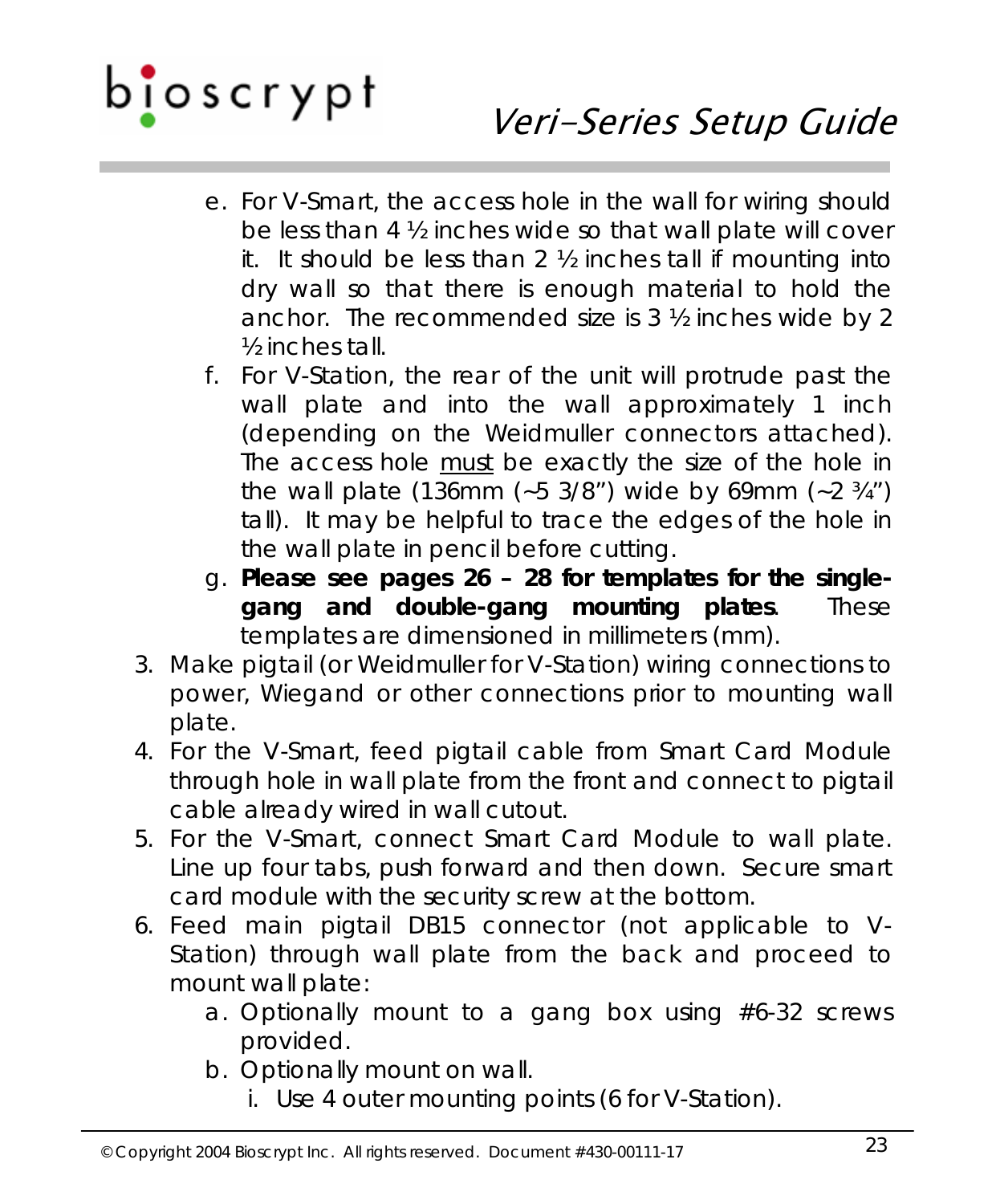- ii. Up to #6 screws can be accepted (screws and drywall anchors are provided).
- c. Use template provided to mark holes.
- 7. Attach pigtail to the reader body (not applicable to V-Station) and attach body to wall plate using same motion as for the smart card module. Secure the body to the wall plate with the #4-40 screw at the bottom. Replace the Aux. port cover (see next page).



8. The RJ11 security cover is removed to install the reader body to the wall mount. Once the screw is in place, the security cover can be snapped into place using the following procedure:

With the textured side facing down,

- 1) place left tab into left corner groove on reader body
- 2) rotate cover until right tab easily slides into groove
- 3) with tab in the reader body groove, rotate the cover clockwise until the right tab snaps into place at the right rear corner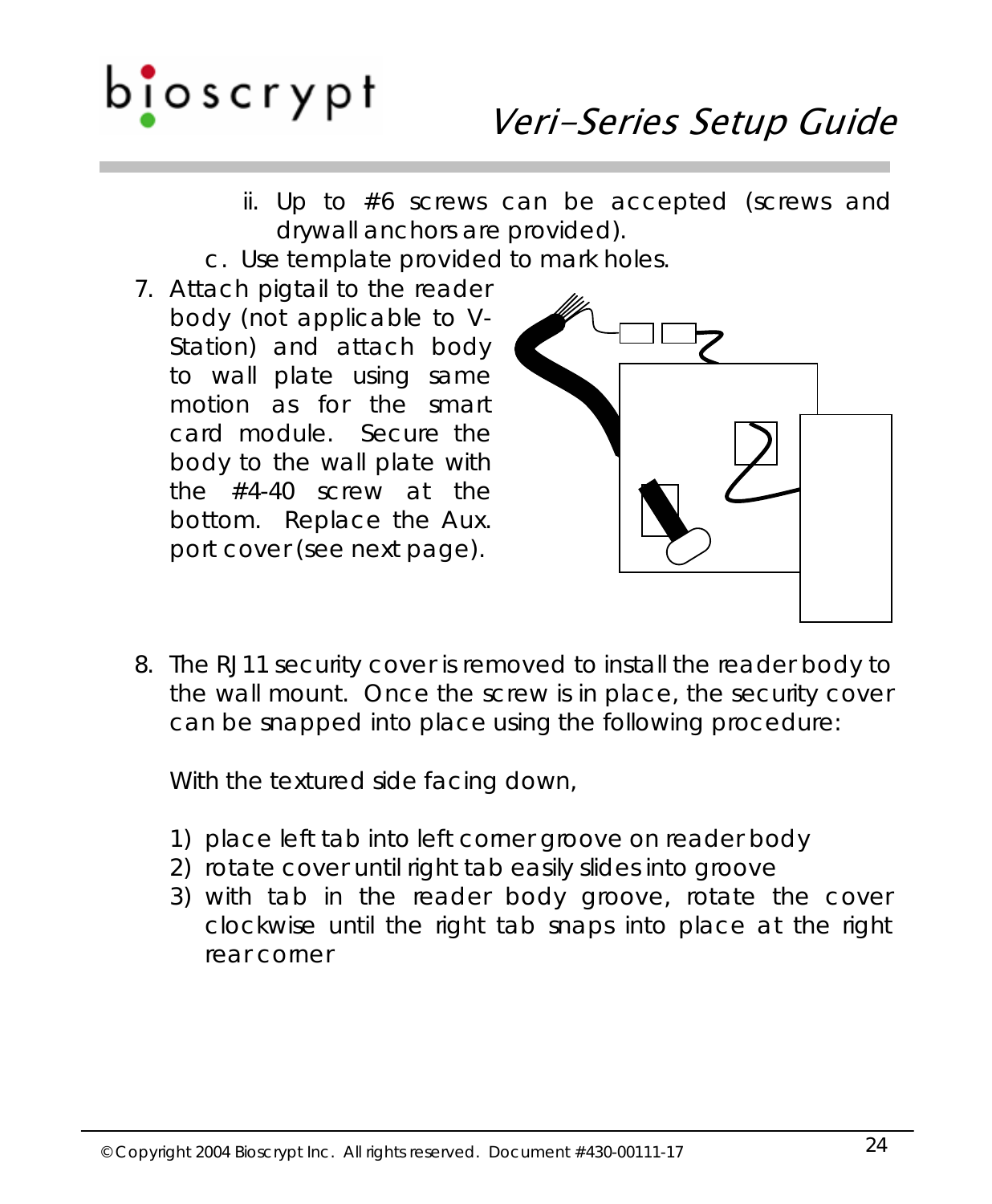## b<mark>i</mark>oscrypt

### Veri-Series Setup Guide



4) Finally, fold the cover up and secure it using the supplied security screw and special Allen wrench.

The following pages show the dimensions of the wall mounting plates for the smaller Veri-Series readers (V-Prox, V-Flex, V-Pass), the V-Smart, and the V-Station. The diagrams are not to scale however full-scale drawings can be found in the *Veri-Series Installation Guide*.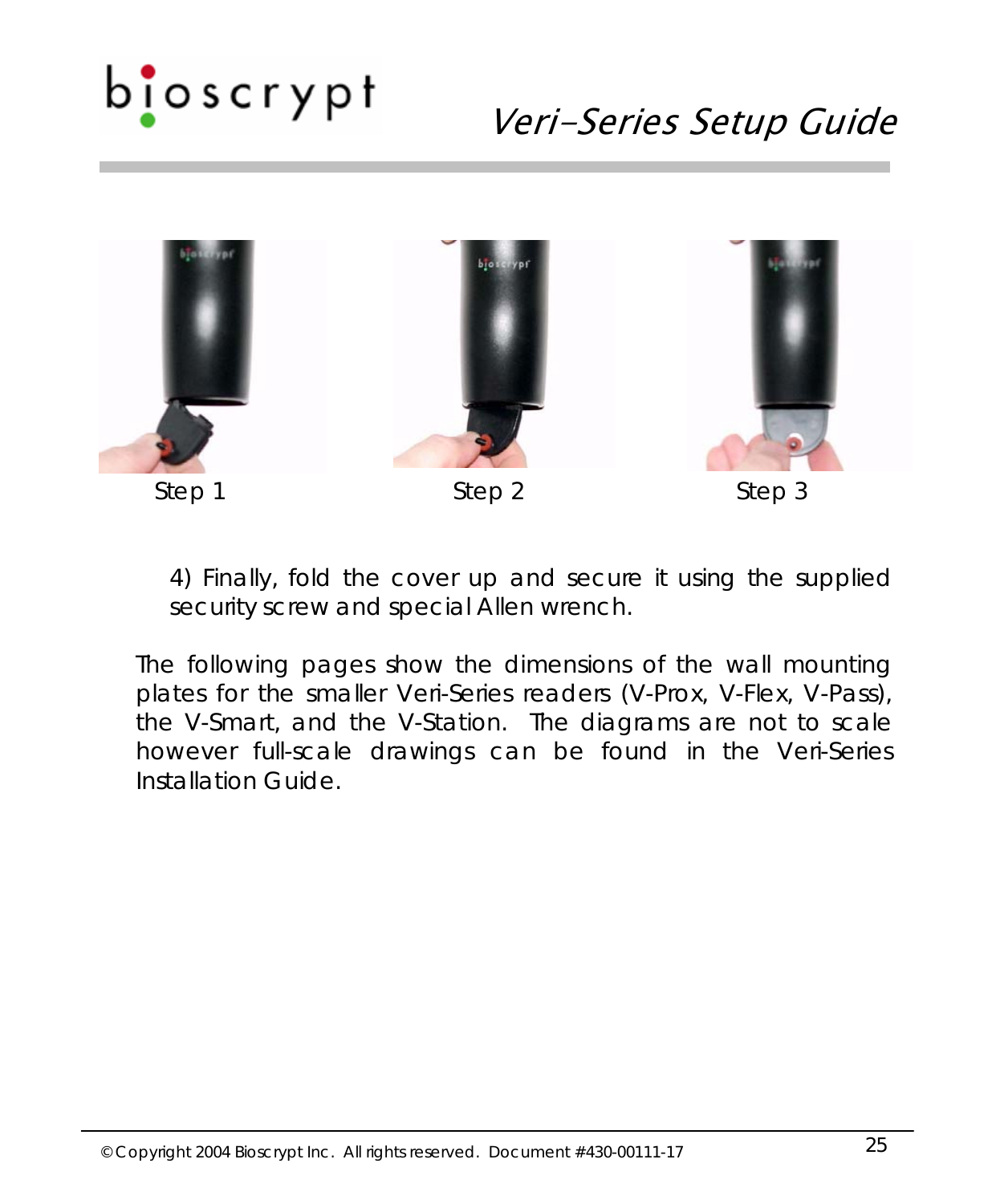### Veri-Series Setup Guide



Mounting Template for V-Prox / V-Flex / V-Pass (not to scale)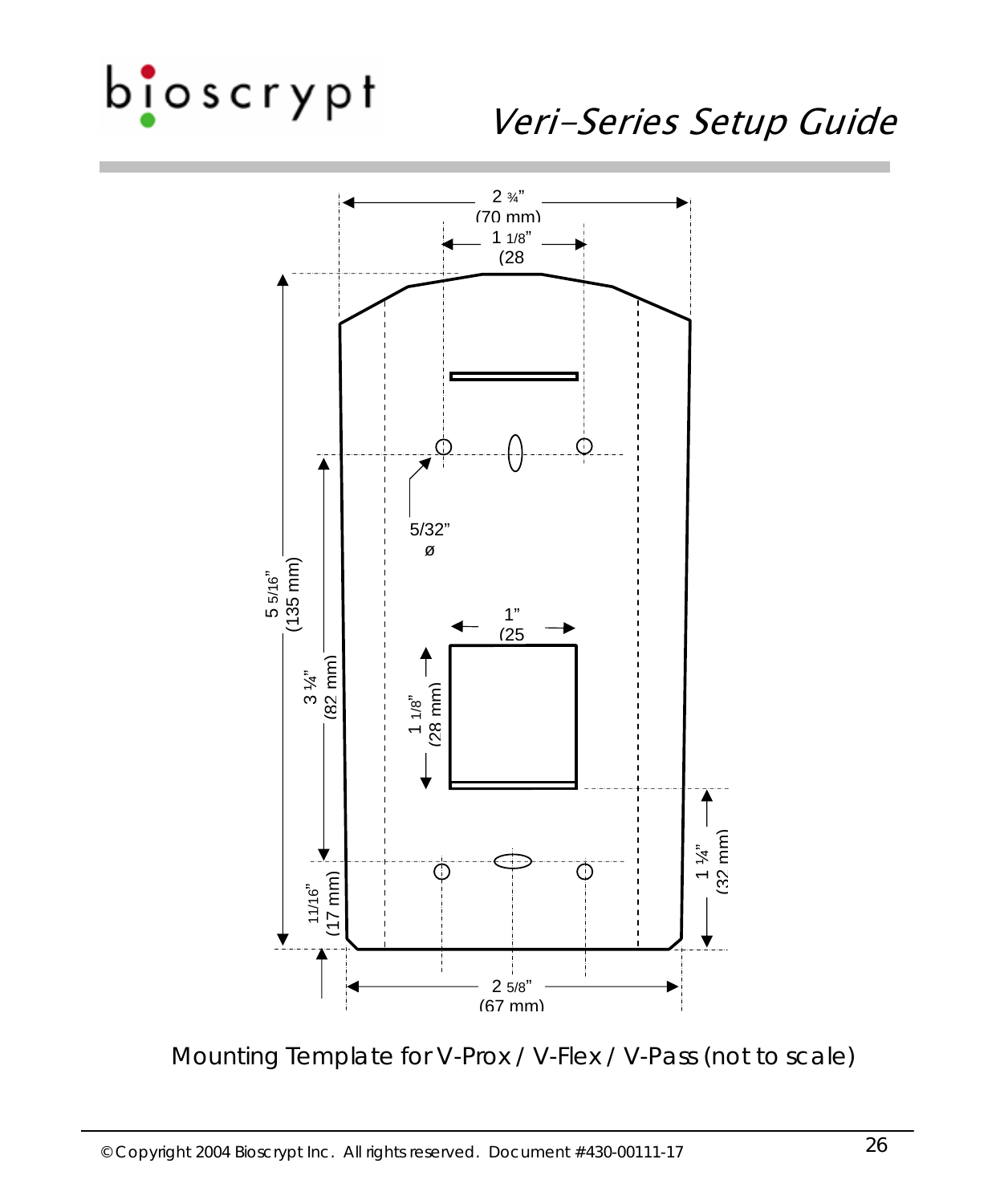Veri-Series Setup Guide



Mounting Template for V-Smart (MIFARE and iCLASS) (not to scale)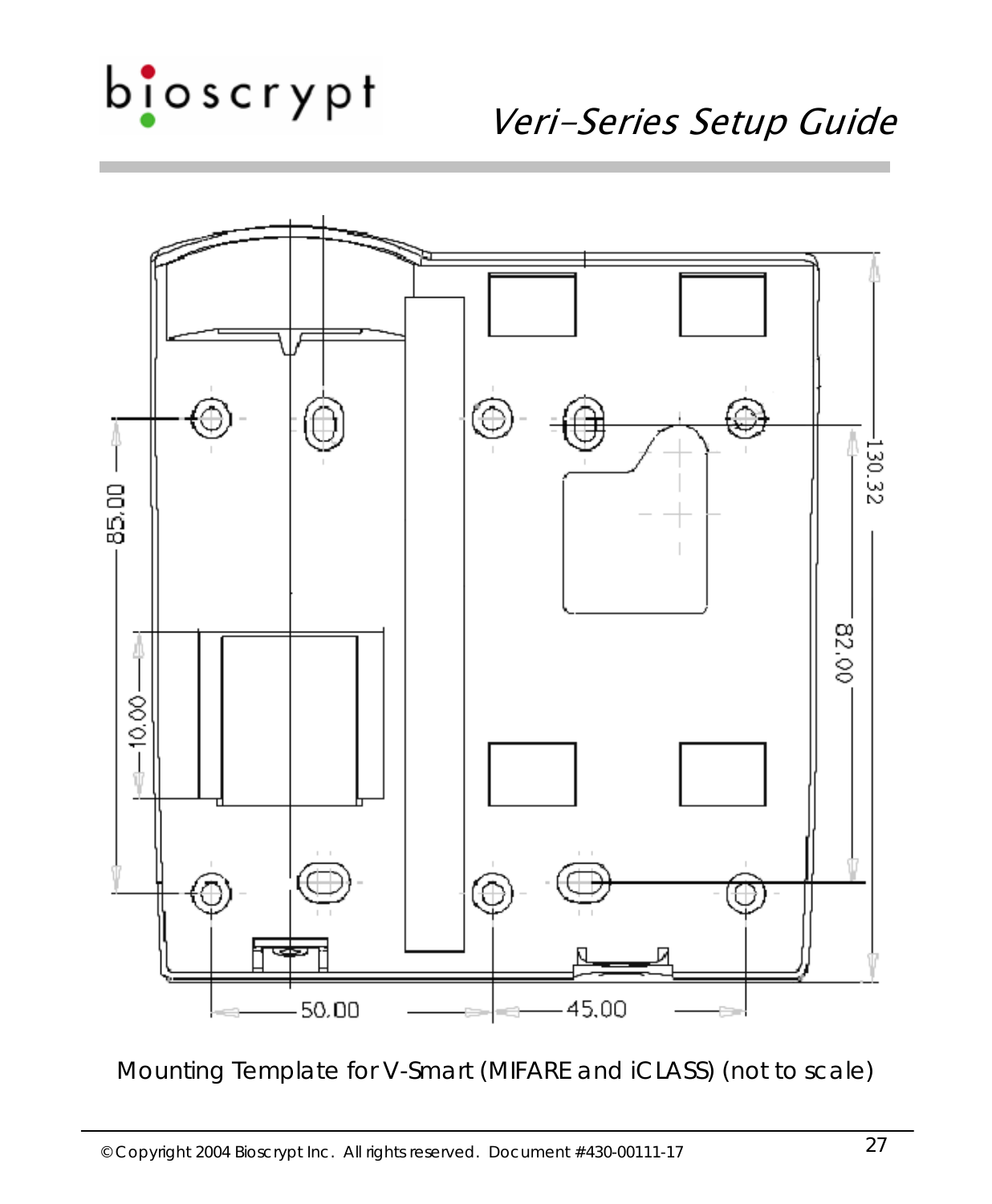### Veri-Series Setup Guide



Mounting template for V-Station (all models) (not to scale)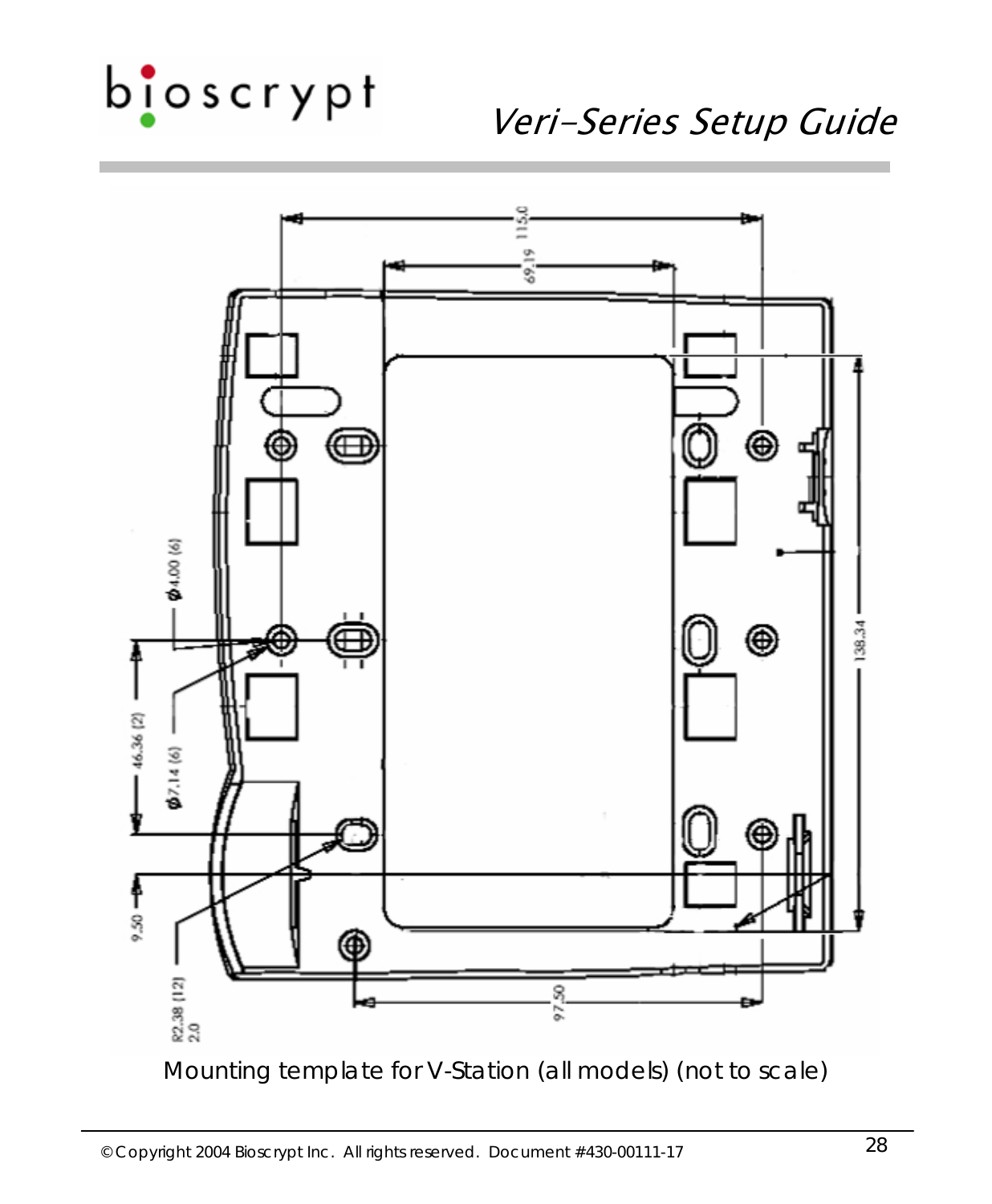### **Basic Operation**

1. Use VeriAdmin software to enroll a new fingerprint:

**Enrollment** is the process of generating data that the reader will store and use to later verify your identity.

- a. Make sure that the correct unit is identified on the main toolbar dropdown.
- b. Go to the Template Manager screen.
- c. Click on Quick Enroll.
- d. Enter an ID number. This can be the number of the user card (prox, bar code, magnetic stripe, or other technology) or some other number such as when using the V-Pass or V-Smart.
- e. Click on the Enroll button User must place their finger on the sensor when the light turns amber and leave their finger on sensor until the light goes out. Use the RidgeLock during enrollment to obtain a finger placement consistent with what would be expected during Verification. The ridge should comfortably fit in

the first crease of the finger. Do not use thumbs for enrollment or verification.

f. The enrollment will be scored in terms of Content and Quality on a scale of 0- 5 stars. Bioscrypt recommends a minimum

**Quality** is a measure of how clearly the fingerprint is shown in the image.

**Content** measures how unique (i.e., curvy) the captured pattern is.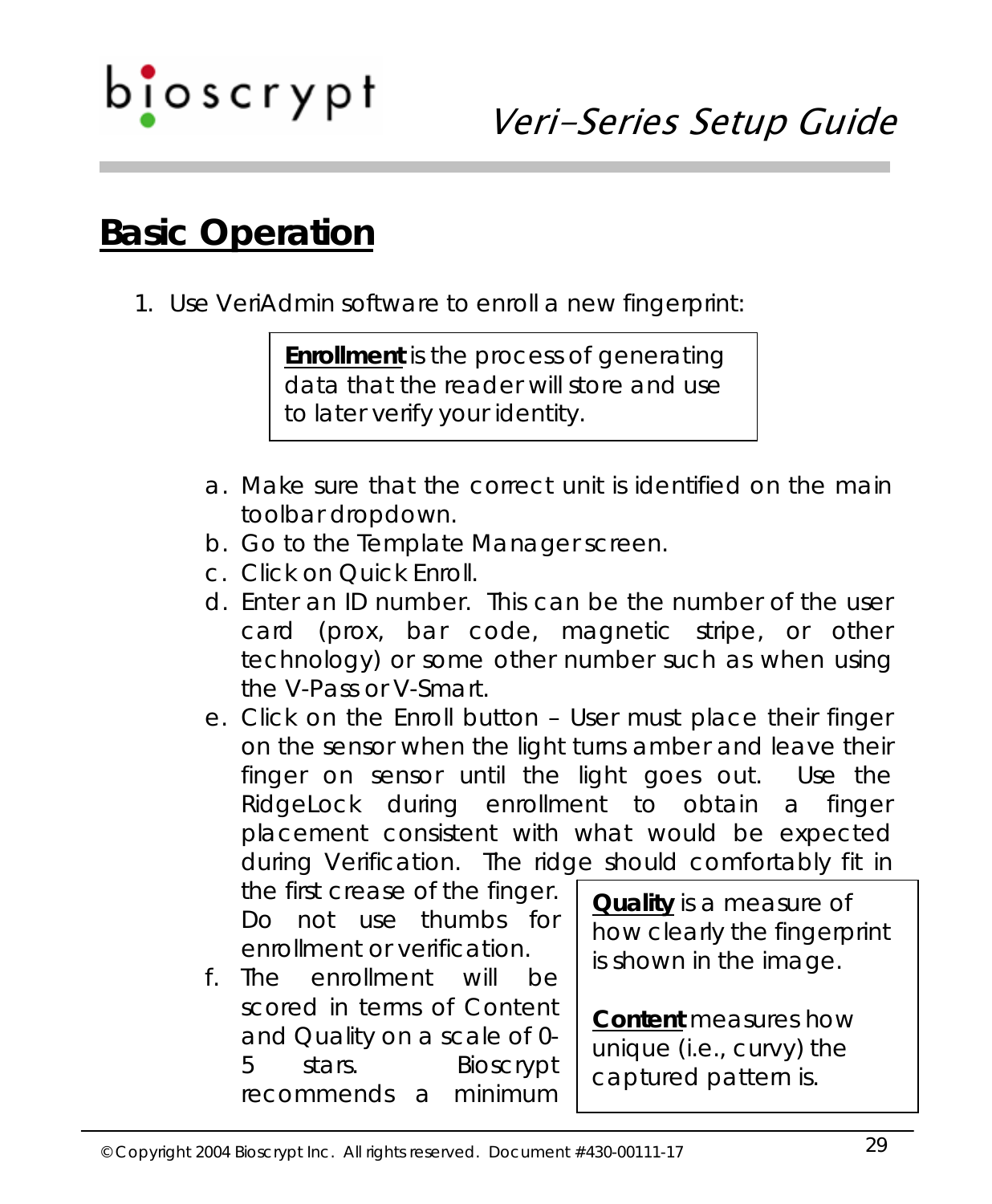score of 3 stars for quality and 2 stars for content. If enrollment scores for Content and Quality are acceptable, then click on Accept.



g. Fill in desired information and decide where the template will be stored (either on PC, the unit used to enroll, or a smart card). Click on the appropriate "Save" button.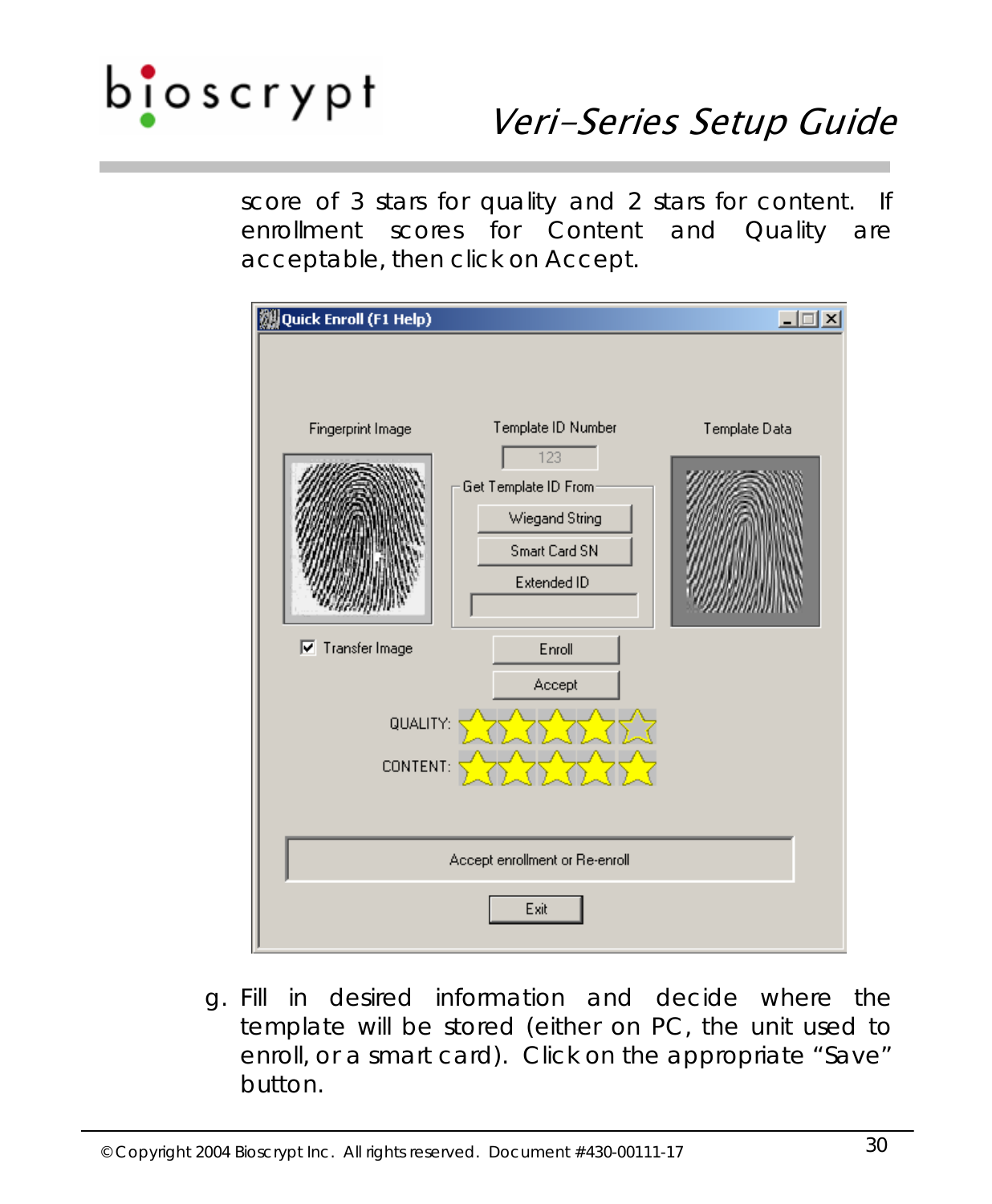- h. If templates are saved to the PC or the unit and are to be distributed to other readers, then this can be done using the Template Manager functions. In the case of V-Smart, the template is stored on the smart card and does not need to be distributed.
- 2. Using the keypad to enroll a new fingerprint (V-Station only):
	- a. From the idle screen (showing "Bioscrypt" with the date and time), press **0-0-0** (three zeroes) and **Example 20 You will** be warned about no admin ID.
	- b. You are now in the V-Station menu system. From here you may traverse the menus using the  $\bullet$  and  $\bullet$ buttons, the button to enter a menu, and the direct button to back out to the previous menu.
	- c. Enter the Template Admin menu, then the Enroll (Add) User menu. Enter an enroll ID between 1 and 4294967294.
	- d. Place your finger on the sensor when the amber LED turns on, making sure to use the RidgeLock.
	- e. After retrieving the live fingerprint, you will be shown the content and quality in stars (asterisks) (5 is the best). Bioscrypt recommends at least 3 stars for quality and 2 for content. To accept the enrollment, press **1**. To reject it, press **2**. To re-try enrollment, press **3**.
	- f. Choose the finger enrolled,  $0 9$  ( $0 =$  left pinky,  $9 =$  right pinky). You may press if you don't want to specify a finger.
	- g. Choose whether the finger should be a Duress finger or not  $(0 = No, 1 = Yes, or simply$  for No).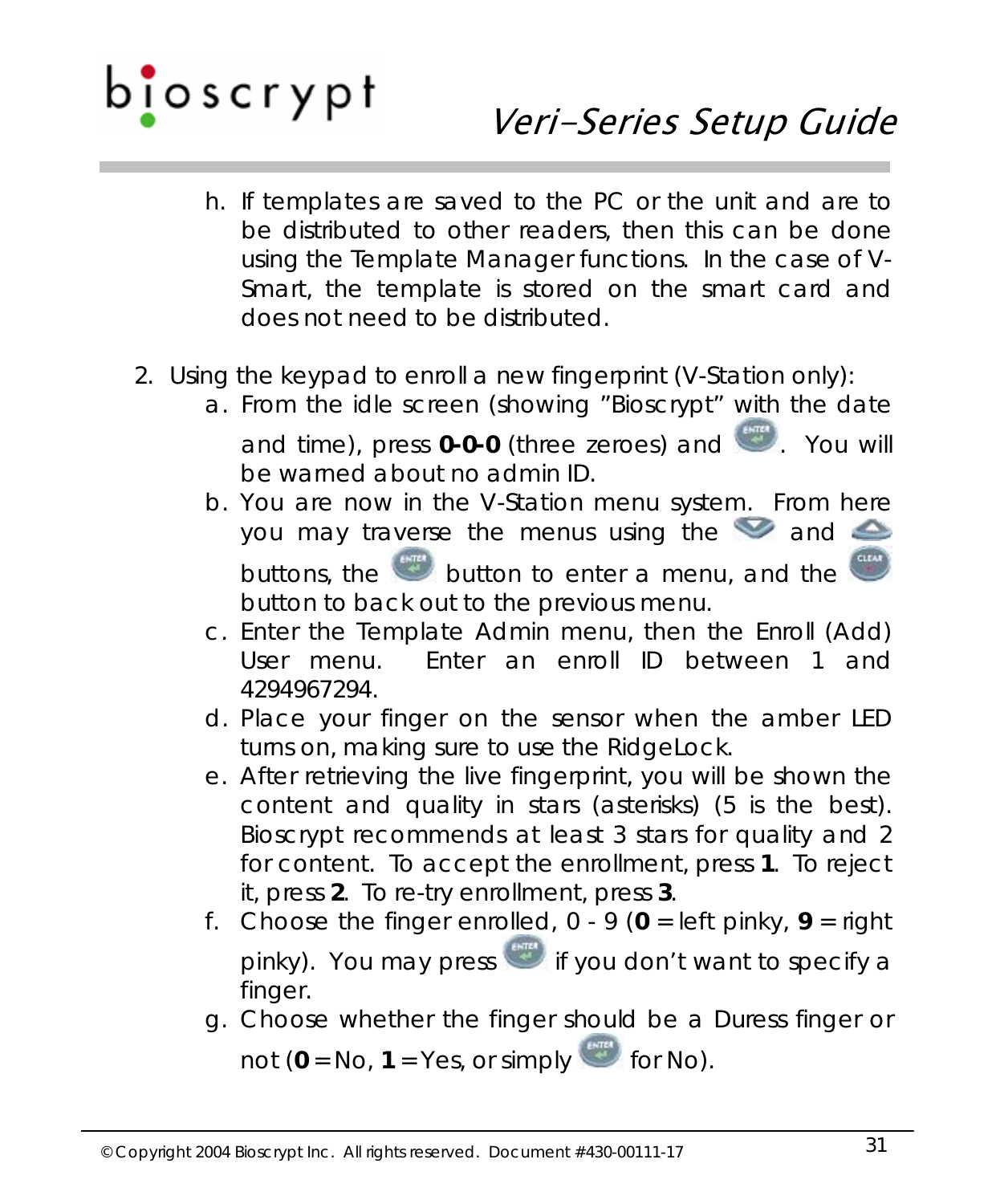- h. Choose the security level,  $0 6$  ( $0 =$  none,  $1 =$  very high, 2  $=$  high, ... **5** = very low, **6** = Password Only). You may press  $\bullet$  for the default (3).
- i. Choose the admin level  $0 2$  ( $0 =$  user,  $1 =$  enroller,  $2 =$ full admin). You may press **for the default (user)**.
- j. Enter a password for the template, if desired, or **the form** none.
- k. If the unit is a V-Station MIFARE or V-Station iCLASS, the next menu will ask if you would like to save the template to the unit (**1**) or to a smart card (**2**). If saving to a smart card, you will need to enter the current site key (it must be numeric, and is set using VeriAdmin) and then present an appropriate fresh or blank smart card.
- l. Finally, you may elect to enroll an alternate finger with the same ID. Press **1** for yes or **2** for no
- 3. Verification is as simple as:

**Verification** is the process of comparing a live fingerprint scan to the fingerprint data stored during enrollment.

- a. Present the card to reader (unless using a V-Pass in which case, skip to b) or enter your ID number at the keypad if using a V-Station (when in idle mode).
- b. When the light turns yellow place the finger on sensor in same position as when it was enrolled and hold. Use the RidgeLock to position your fingerprint on the sensor. This will help to generate consistent finger placement. The ridge should fit comfortably in the first crease of your finger.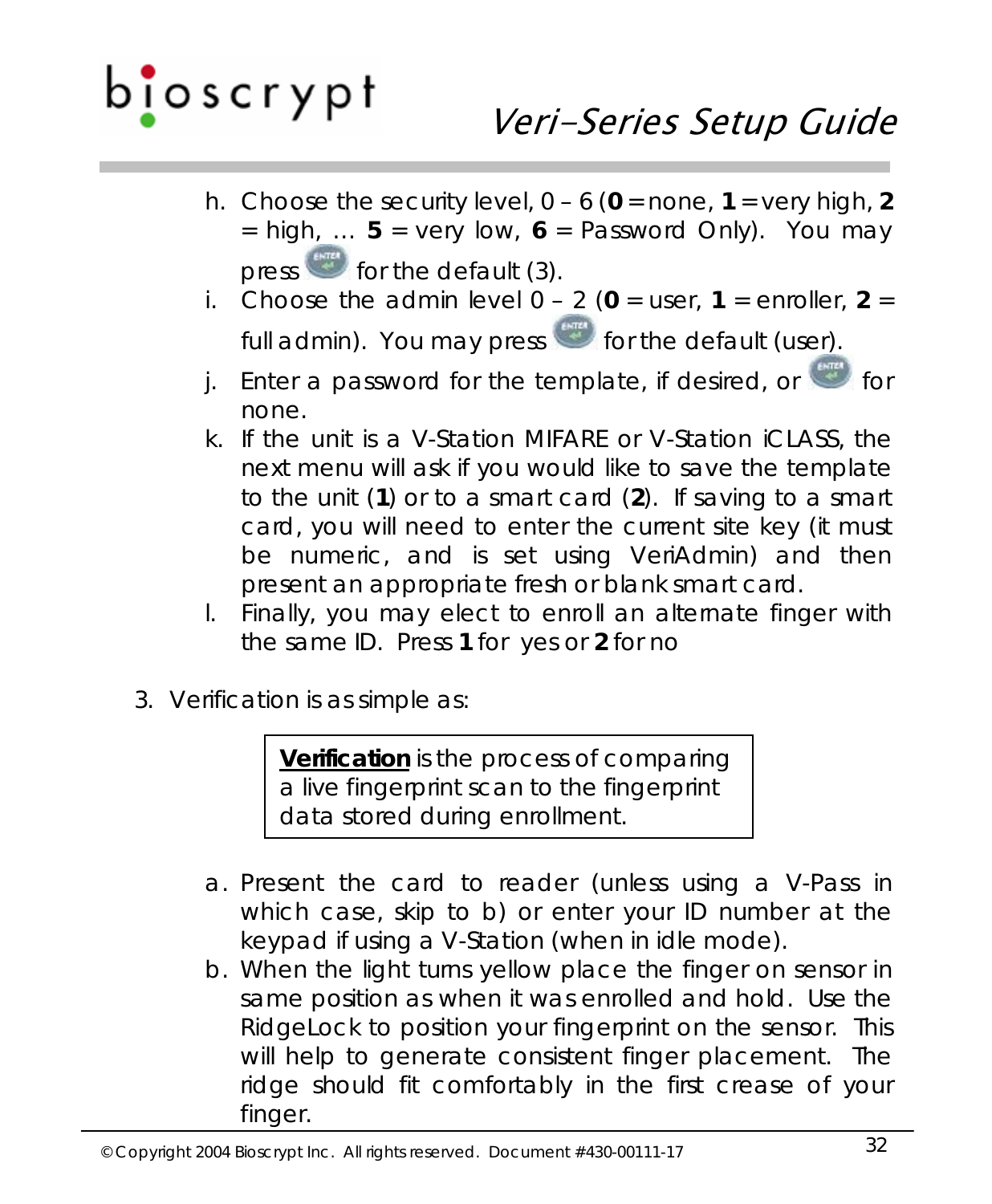- c. When the light turns off, remove the finger and the door lock will release if the verification was successful (reader will indicate green for success or red for failure).
- 4. Cleaning and care of the sensor

The fingerprint sensor is a solid-state device designed to provide years of trouble-free service. Although there is little to do in terms of maintenance, a few basics in caring for the sensor will help to ensure a high level of performance over the life of the sensor.

Oily deposits from your finger accumulate on the surface of the fingerprint sensor after repeated use. These deposits can degrade the performance of the system. Cleaning can be done regularly but is only required when a significant amount of residue builds up on the sensor.

To clean the sensor, use a clean, soft cloth dipped in isopropyl (rubbing) alcohol. Use a sweeping motion to remove deposits from the sensor. Do not use a soiled cloth or any abrasive brushes, pads or detergents.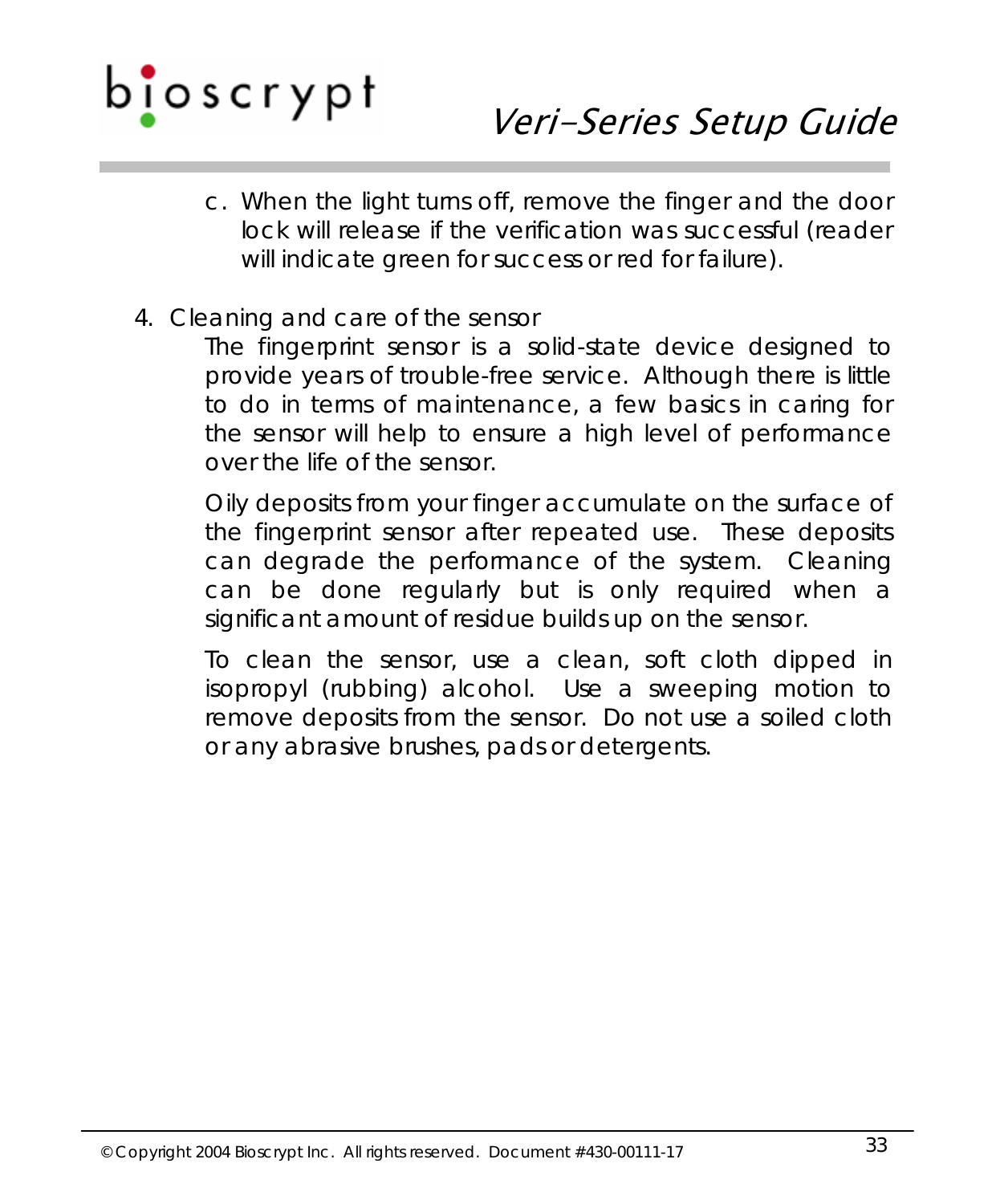### Veri-Series Setup Guide

### **Disclaimer**

The instructions in this document have been carefully checked for accuracy and are presumed to be reliable. Bioscrypt, Inc. and its writers assume no responsibility for inaccuracies and reserve the right to modify and revise this document without notice.

It is always our goal at Bioscrypt, Inc. to supply accurate and reliable documentation. If you discover a discrepancy in this document, please e-mail your comments to support@bioscrypt.com, or contact Bioscrypt Technical Support at the telephone number listed below.

No part of this publication may be placed in a retrieval system, transmitted, or reproduced in any way, including, but not limited to, photograph, photocopy, computer disk or other record, without prior agreement and written permission from:

Bioscrypt Inc. 5805 Sepulveda Blvd. Suite 750 Van Nuys, CA 91411 Phone 818.304.7150 Toll Free 888.982.4643 [http://www.bioscrypt.com](http://www.bioscrypt.com/)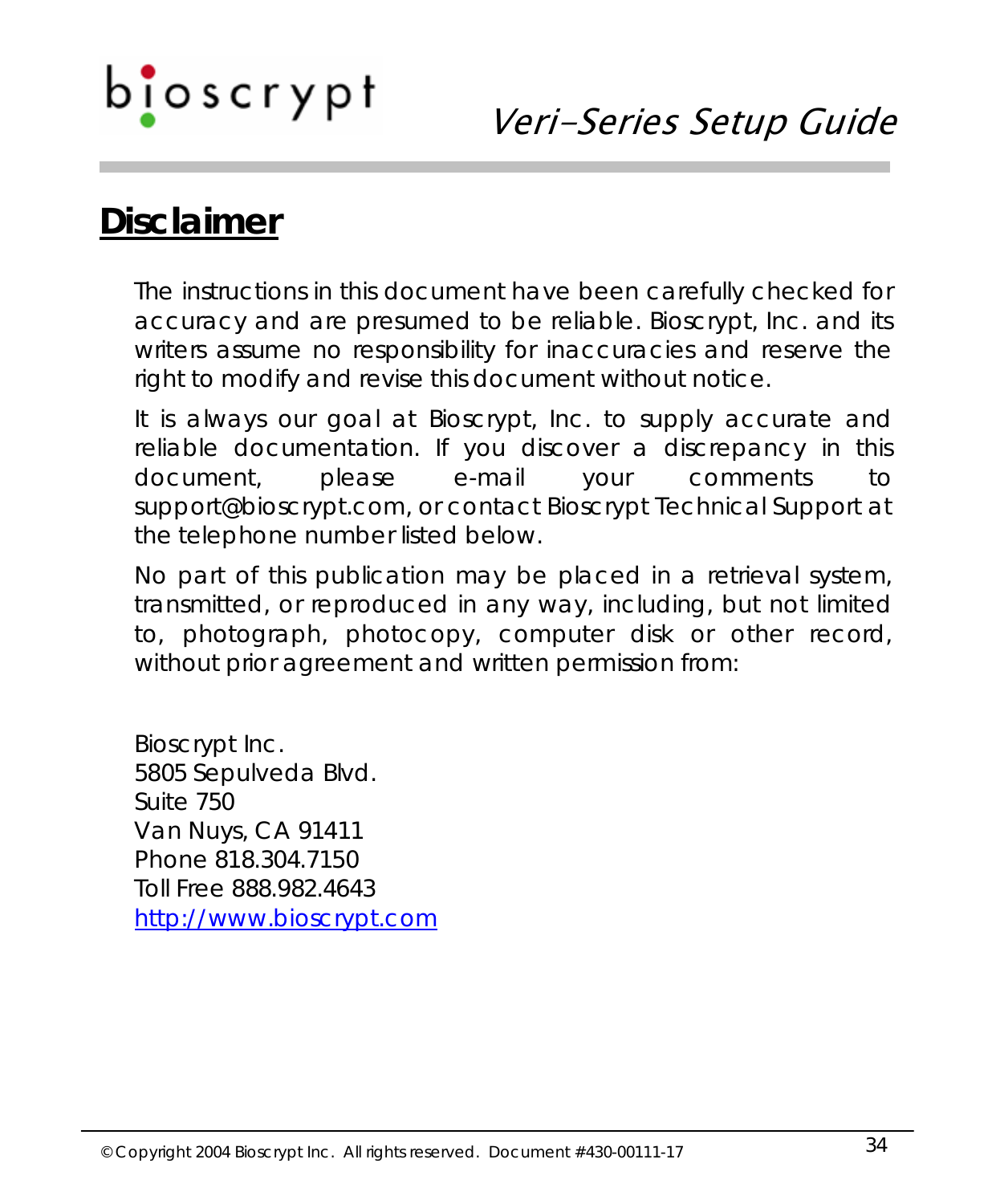## $b$   $\mathbf{I}$   $\circ$   $\mathbf{s}$   $\mathbf{c}$   $\mathbf{r}$   $\mathbf{y}$   $\mathbf{p}$   $\mathbf{t}$

### **Bioscrypt One Year Limited Warranty Policy**

Bioscrypt warrants to the original consumer purchaser ("Customer") that new Bioscrypt products will be free from defects in material and workmanship for one year from the date the product was shipped from Bioscrypt. For replacement products the warranty on the replacement unit is the remainder of the warranty on the original product or ninety (90) days, whichever is longer. The Customer is responsible for making any claims for shipment damage (evident or concealed) with the freight carrier. Bioscrypt must be notified within thirty days of shipment of incorrect materials.

If a defect is discovered, Bioscrypt's sole obligation shall be to repair or replace the Bioscrypt product(s) at its sole discretion at no charge, provided it is returned to Bioscrypt during the warranty period and is shipped freight and insurance prepaid. Merchandise must be properly packaged to prevent damage during shipping. Before returning a Bioscrypt product, contact Bioscrypt Technical Service to obtain a Return Material Authorization (RMA) number. No product may be returned whether in warranty or out of warranty without first obtaining approval from Bioscrypt. The model number, invoice number, and serial number may be required for warranty service.

This warranty shall not apply to any product or any part of a product, which in the judgment of Bioscrypt, has been subjected to misuse, negligence, alteration, accident, improper maintenance, or damage by excessive physical or electrical stresses. Tampering, such as opening the housing of a biometric reader or replacing parts will void this warranty. The warranty is void if the serial number of the Bioscrypt product has been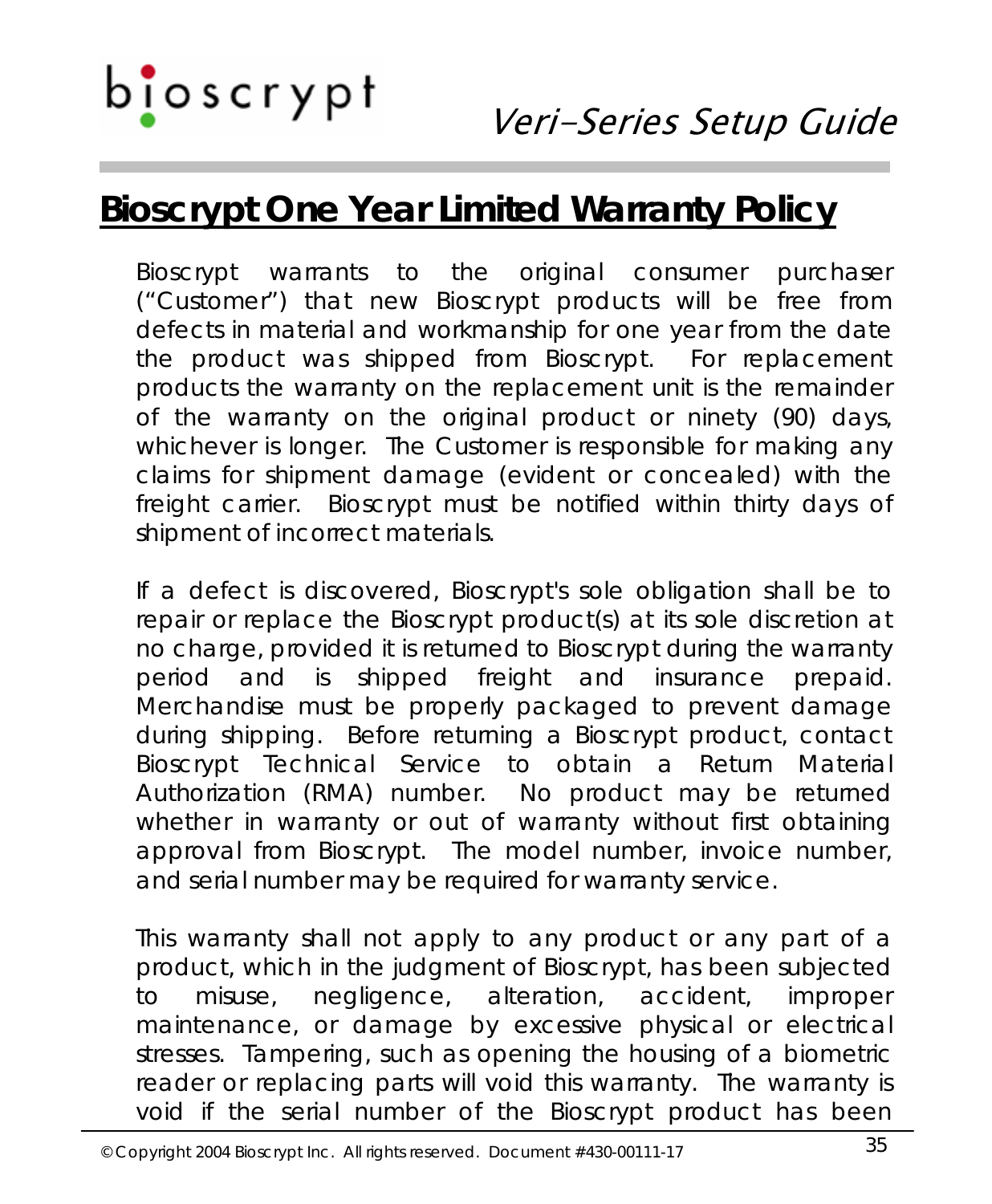## $b$   $\mathbf{I}$  oscrypt

### Veri-Series Setup Guide

defaced, altered, or removed or if the product has been modified. Repair and replacement parts will be furnished on an exchange basis and may be either reconditioned or new. All replaced parts or products become the property of Bioscrypt. This warranty may also be voided for failure to comply with Bioscrypt's return policy.

The warranty is not applicable to:

- Abnormal wear and tear
- Damage caused during installation
- Damage caused by the equipment or system with which the biometric reader is used
- Damage caused by modification or repairs not made or authorized by Bioscrypt
- Damage caused by improper packaging
- Damage caused by lack of ESD protection
- Merchandise that is determined to be stolen

All Veri-Series units have an operating temperature range of 0°-60° Celsius (32°-140° Fahrenheit). In addition, the Veri-Series product line has a relative humidity operating range of 0-95% noncondensing. Any device used outside that temperature or humidity range requires an enclosure with thermal or humidity control that can maintain a consistent environment within the stated operating ranges.

The newest Bioscrypt Veri-Series products are designed to be weather resistant but no sensor technology exists today that can work in all weather environments. If a Bioscrypt Veri-Series product is not used in a completely indoor environment, then a protective enclosure is required to shield the unit from moisture, dust, other contaminants and temperatures outside the stated operating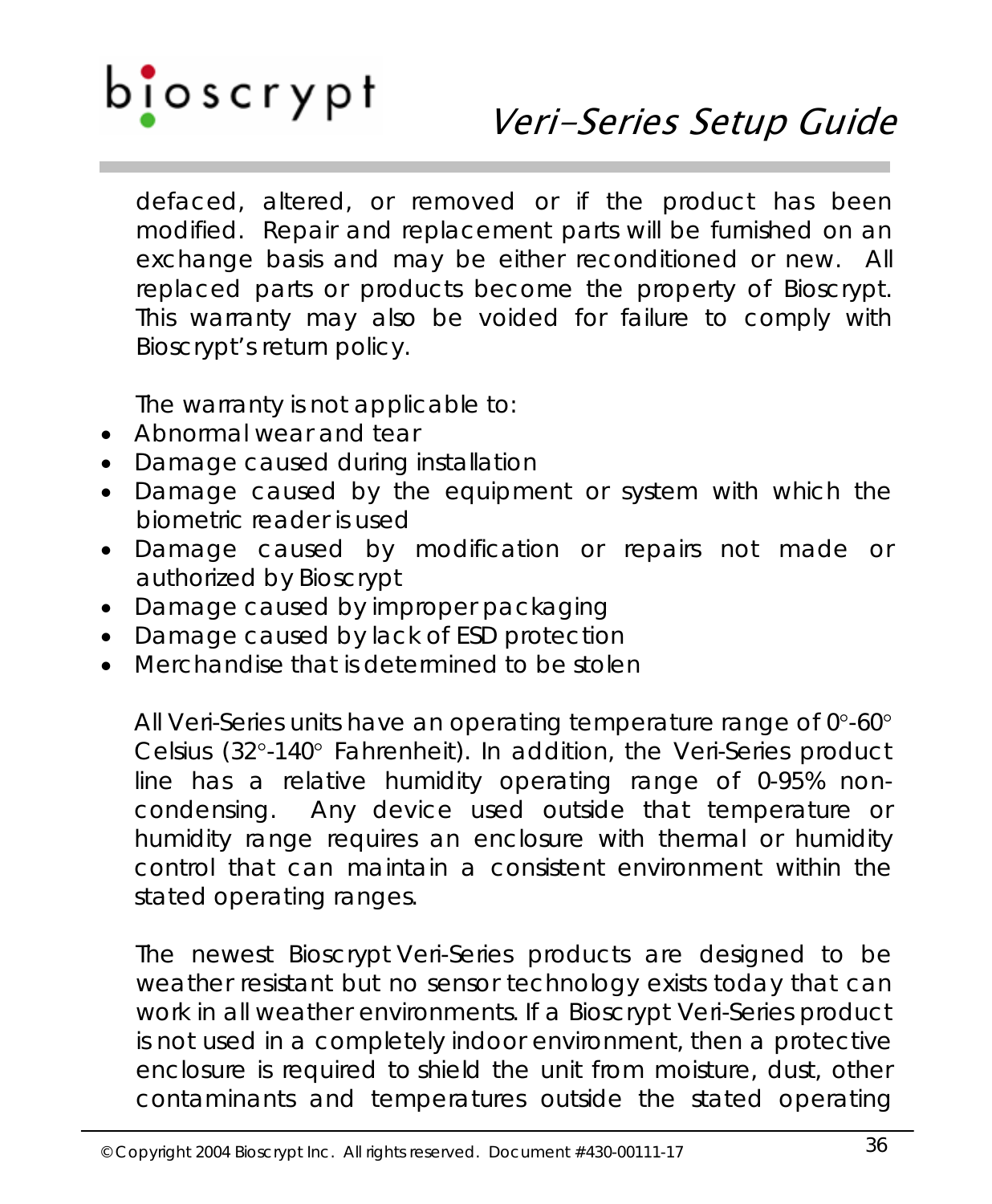### Veri-Series Setup Guide

range. Product failures resulting from exposure to these conditions are not covered under the product warranty.

For outdoor installations, Bioscrypt does offer an enclosure to protect the device from exposure to moisture, dust, other contaminants and temperatures outside stated operating range. To maintain the Bioscrypt warranty, the Veri-Series unit must be installed in a Bioscrypt certified outdoor enclosure. When used properly, this enclosure will protect Veri-Series devices in most environments, but not all. The Customer is responsible for determining whether the offered enclosure will appropriately shield Veri-Series devices in their specific installation. Product failures resulting from exposure to moisture, dust, other contaminants and temperatures outside stated operating range, even if an enclosure is used, are not covered under the product warranty.

This warranty is exclusive and in lieu of all others, whether oral or written, expressed or implied. Bioscrypt specifically disclaims any and all implied warranties, including without limitation, warranties of merchantability and fitness for any particular purpose. No Bioscrypt dealer, agent, or employee is authorized to make any modification, extension or addition to this warranty.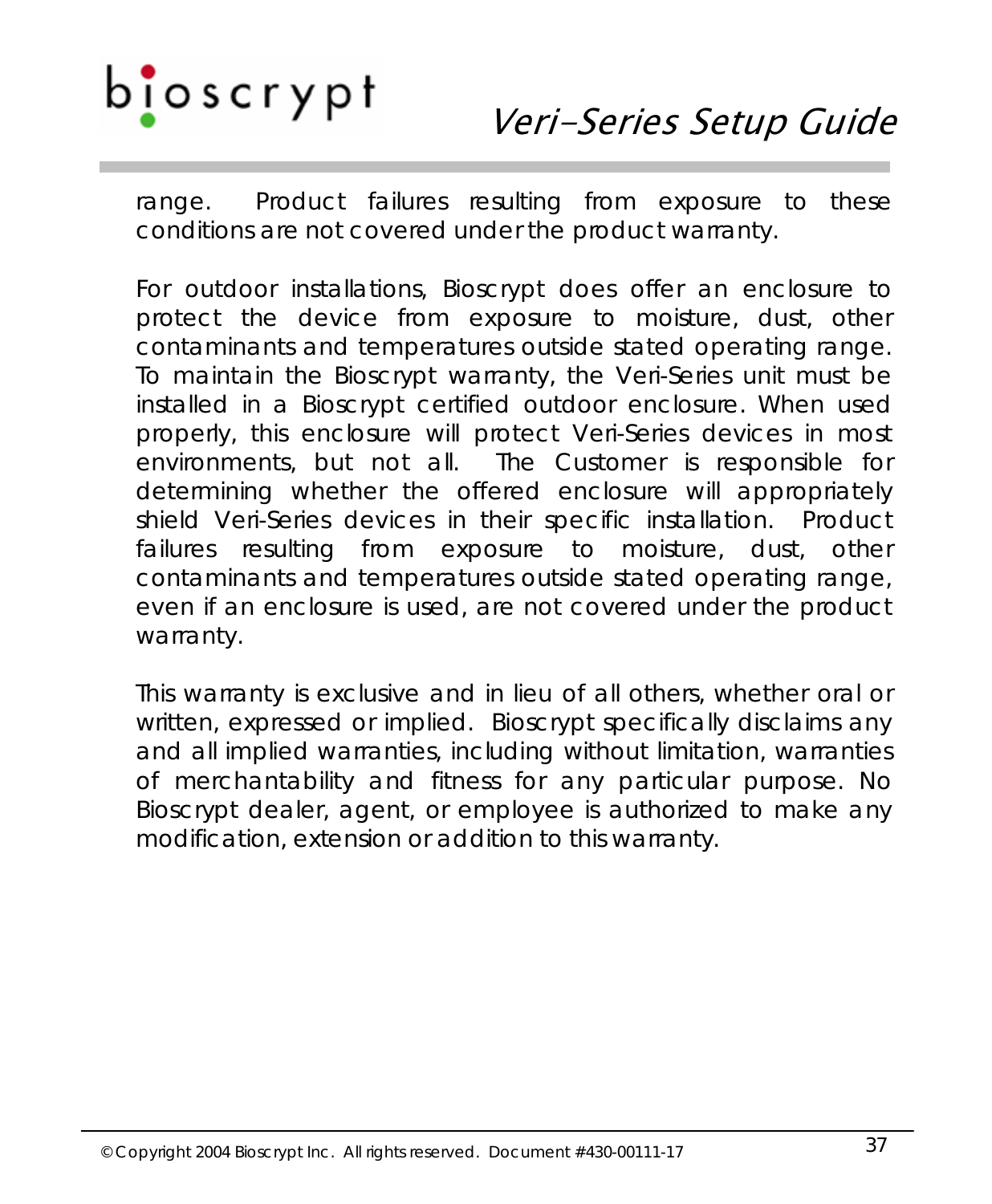### **Bioscrypt Return Policy and Procedures**

Bioscrypt must be notified within thirty days of the date that a defect is discovered. Bioscrypt will then issue a Return Material Authorization (RMA) number which the Customer must include with all correspondence and display on the outside of the shipping container when returning the product. Any products returned later than 30 days after issuance of an RMA may be subject to review as to whether the authorization to return is still warranted.

All Bioscrypt products must be shipped freight and insurance prepaid, in the original shipping container or equivalent. A written description of the defect together with a copy of the invoice and the name of the Dealer who sold the Bioscrypt product must be shipped with the product. All defects must be reproducible at Bioscrypt's location to qualify for this limited warranty.

For shipping addresses and return authorization contact Bioscrypt Technical Support. Warranty repairs do not re-initiate the warranty period. For repaired or replaced products the warranty on the replacement unit is the remainder of the warranty on the original product or 90 days, whichever is longer.

Bioscrypt will return a repaired or replacement product via ground freight and insurance prepaid. If the Customer desires an airfreight or other expedited return shipping method, then they must agree to pay for the expedited shipping. Returned products that are found to be free of defects may be subject to a \$150.00 handling fee and will be returned at the Customer's expense.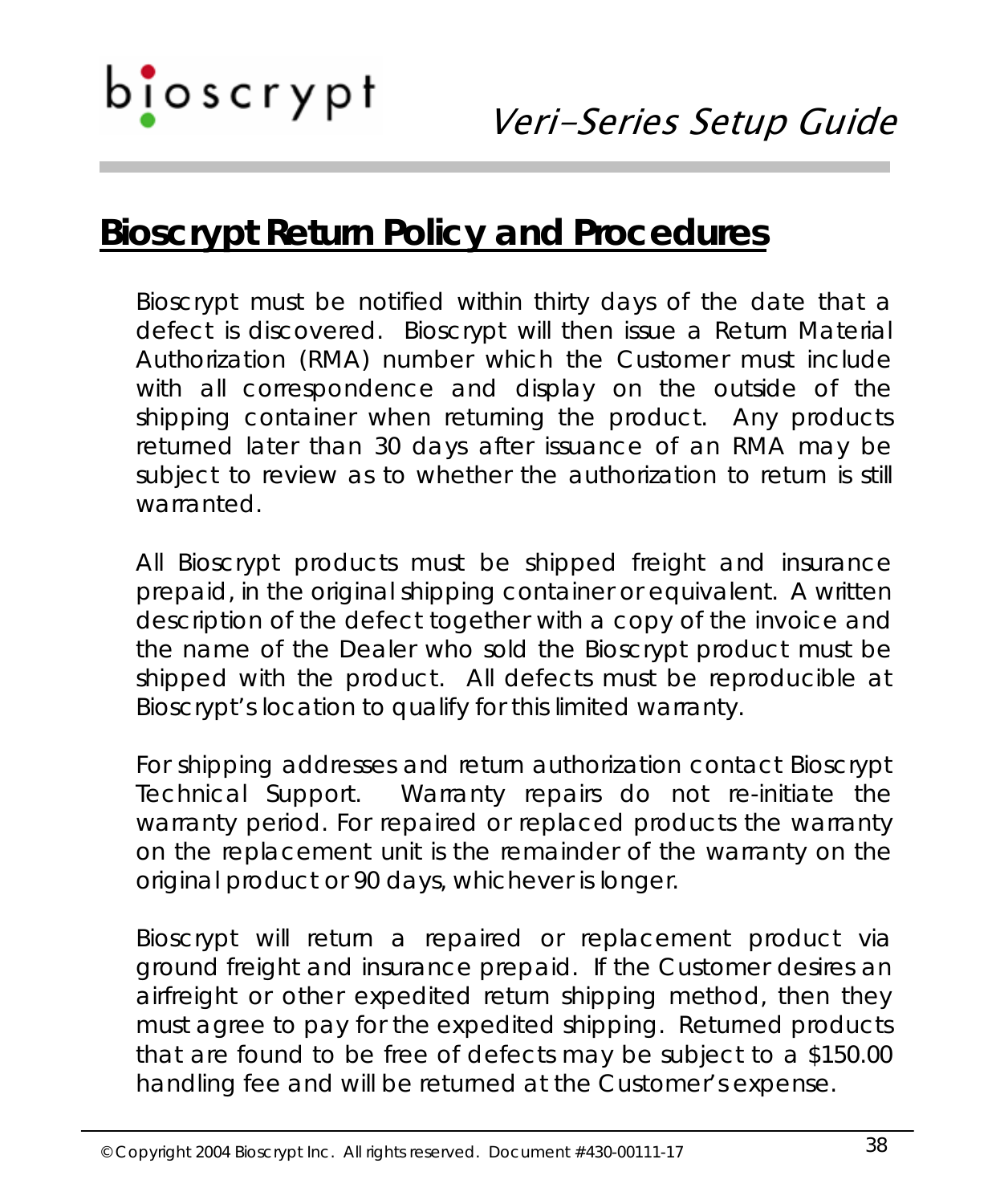### **Carefully read the following regarding billable repairs:**

By shipping product to Bioscrypt using the RMA provided by the Technical Support Department, you are agreeing to the following terms:

For all non-warranty repairs or billable repairs, the customer will be responsible for charges associated with parts, labor and shipping/freight to and from the Bioscrypt repair facility. Once the product is evaluated/inspected by a repair technician, Bioscrypt will provide the customer with an estimate of the aforementioned charges.

If any discrepancies arise between the final cost and the initial estimate, the customer will be notified.

The customer shall approve any estimate for non-warranty repairs or billable repairs and shall pay the estimated charges before the equipment is repaired. In the event the customer fails to either: (a) pay the estimated charges within 60 days of such estimate; or (b) arrange for return of the un-repaired equipment to the customer at customer's cost, Bioscrypt will consider the equipment abandoned and will dispose of the equipment.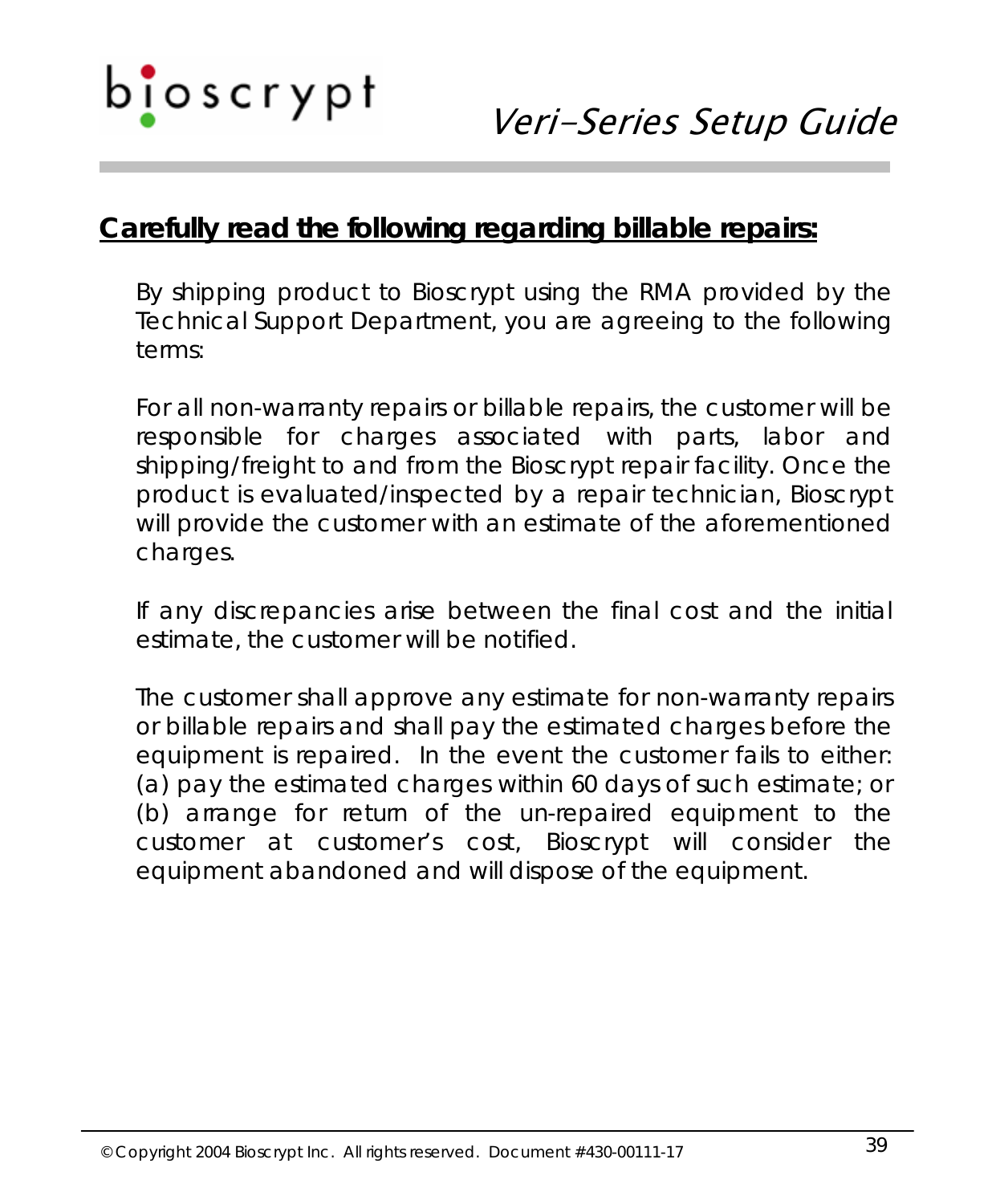### **30 Day Return for Credit**

Bioscrypt is a leading biometric company, specializing in fingerprint and verification systems. We are confident that customers will be pleased with Bioscrypt products. However, if you are not, and you purchased your merchandise directly from Bioscrypt, new products can be returned for credit within the first 30 days under the following conditions:

- You have received an RMA from Bioscrypt Technical Support and the item is returned in accordance with the Bioscrypt Return Policy and Procedures.
- Return Items are accompanied by proof of purchase.
- All original materials (accessories, manuals, CDs) are returned with the item.
- The item is in re-sellable condition. If there are any questions regarding re-sellable condition Bioscrypt will have the final decision as to whether an item can be returned or exchanged.

If you did not purchase your product directly from Bioscrypt Inc, please contact your retailer for their return policy.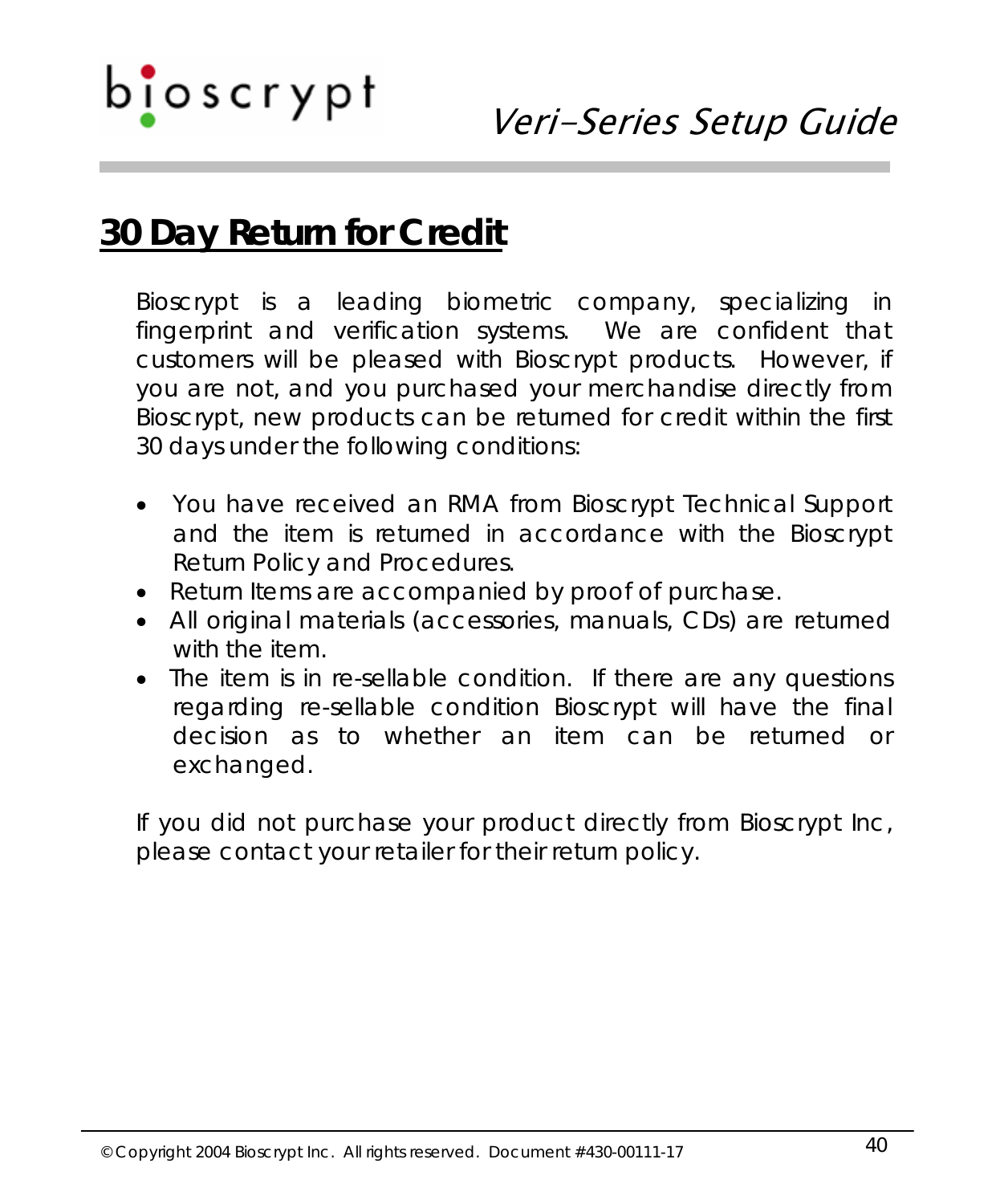## b<mark>i</mark>oscrypt

### Veri-Series Setup Guide

### **Notices**

The Veri-Series line of products has been tested for compliance with all applicable international standards. The resulting approvals are listed below, and are additionally printed on the labeling located on the rear panel of the product.

The power supply offered by Bioscrypt is CE and CSA approved and UL listed.

| <b>V-Flex</b>    | FCC, UL 294, CSA, CE |
|------------------|----------------------|
| <b>V-Prox</b>    | FCC, UL 294, CSA, CE |
| <b>V-Pass</b>    | FCC, UL 294, CSA, CE |
| V-Smart          | FCC, UL 294, CSA, CE |
| <b>V-Station</b> | FCC, UL 294, CSA, CE |

For more information on approvals, notices, and declarations of conformance for all Veri-Series products, please see Appendix A and B within the *Veri-Series Installation Guide*. Important FCC, CE, and R&TTE information is listed there.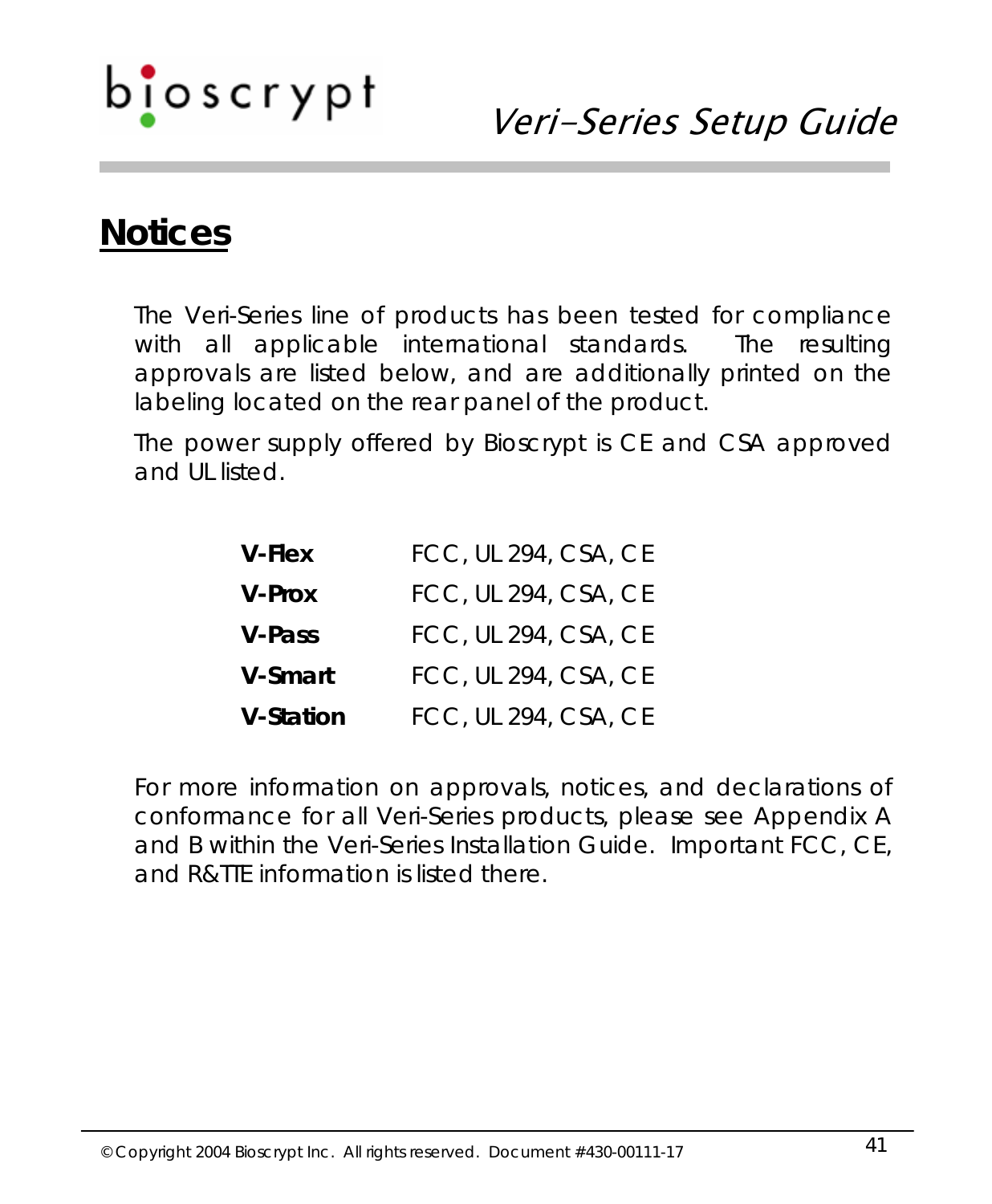#### **Technical Support Contact Information:**

- Telephone: 866.304.7180 (toll free) 818.304.7180 Fax: 818.304.7187
- Email: [support@bioscrypt.com](mailto:support@bioscrypt.com) Web: [http://www.bioscrypt.com](http://www.bioscrypt.com/)
- Hours: 5:30A 5:00P PST (Monday Friday)

#### Address **Bioscrypt Inc.**

 Technical Support Department 5805 Sepulveda Blvd., Suite 750 Van Nuys, CA 91411